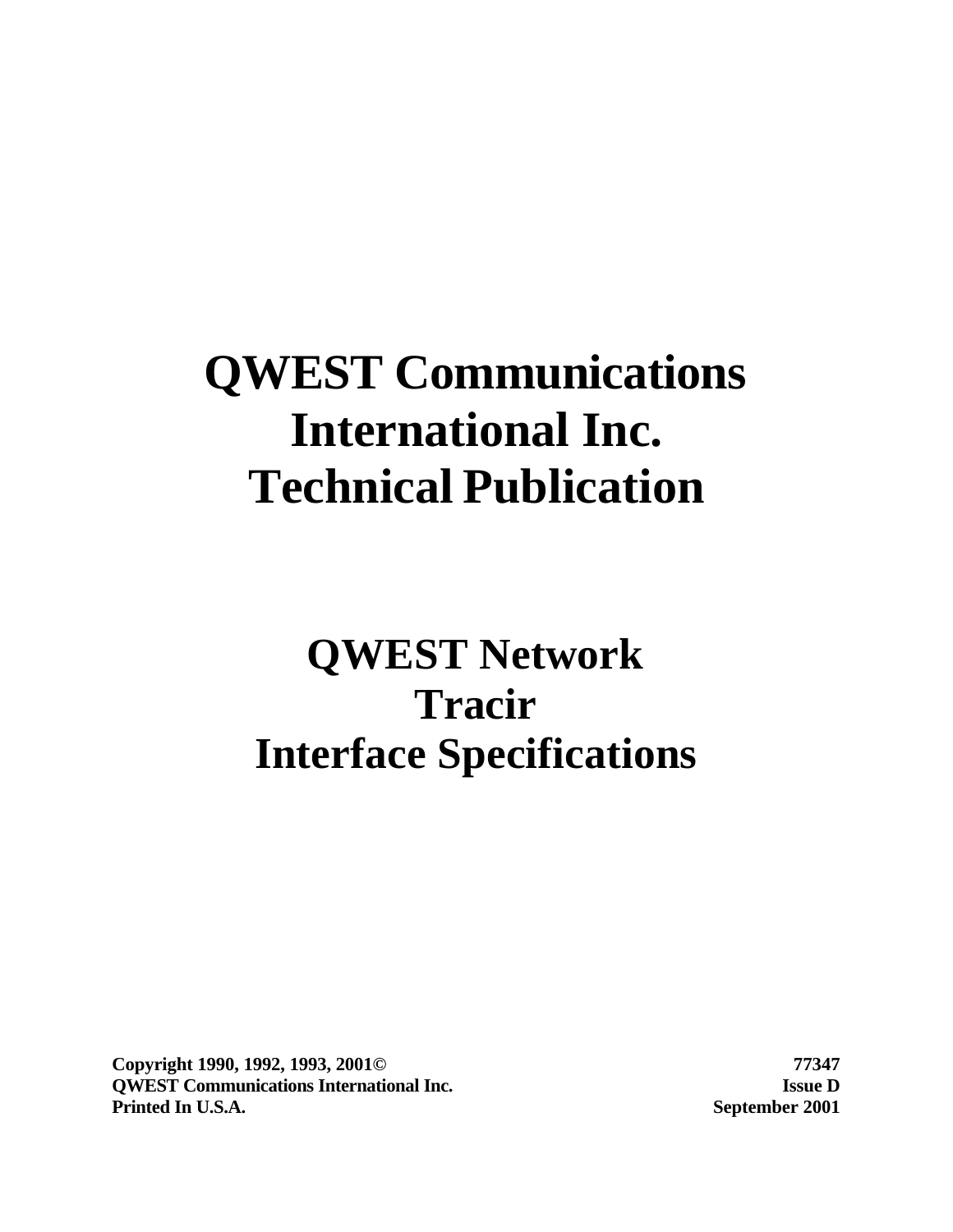#### **NOTICE**

This publication describes the message-based access interface with the corresponding hardware and physical interface requirements to allow QWEST Communications International Inc. customers, primarily Interexchange Carriers (IC), and network management system integrators Application Process-to-Application Process (AP-to-AP) access to services through the QWEST Network Trouble Referral of Access CIRcuits (TRACIR) system. These services are provided for Feature Group B, C, and D switched circuits.

QWEST Communications International Inc. reserves the right to revise this document for any reason, including but not limited to, conformity with standards promulgated by various governmental or regulatory agencies; utilization of advances in the state of the technical arts; or to reflect changes in the design of equipment, techniques, or procedures described or referred to herein.

Liability to anyone arising out of use or reliance upon any information set forth herein is expressly disclaimed, and no representation or warranties, expressed or implied, are made with respect to the accuracy or utility of any information set forth herein.

This document is not to be construed as a suggestion to any manufacturer to modify or change any of its products, nor does this publication represent any commitment by QWEST Communications International Inc. to purchase any product whether or not it provides the described adequate notice in writing prior to any characteristics. Further, conformance to this publication does not constitute a guarantee of a given supplier's equipment and/or its associated documentation.

Future issues of Technical Publication 77347 will be announced to the industry at least 45 days prior to the issuance date. This notice, which will come through our standard customer notification channels, will allow the customer time to comment on the proposed revisions.

If further information is required, please contact:

QWEST Communications International Inc. Manager – New Services Planning 700 W. Mineral Ave. MN-F15.15 Littleton, CO 80120 (303) 707-7107 (303) 707-9497 Fax # E-mail: jhsmit2@qwest.com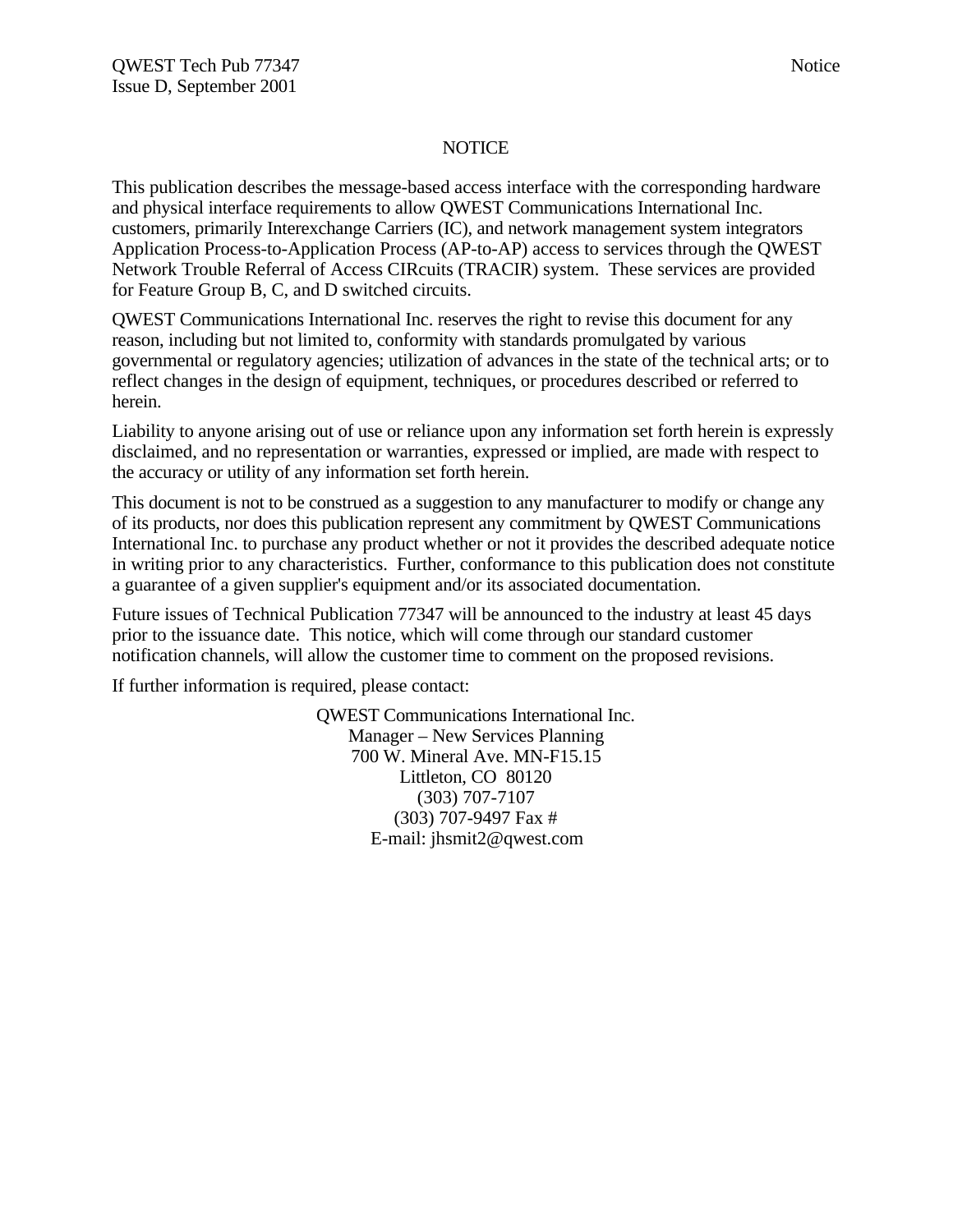#### COMMENTS on PUB 77347

#### PLEASE TEAR OUT AND SEND YOUR COMMENTS/SUGGESTIONS TO:

QWEST Corporation Manager – New Services Planning 700 W. Mineral Ave. MN-F15.15 Littleton, CO 80120 (303) 707-7107 (303) 707-9497 Fax # E-mail: jhsmit2@qwest.com

Information from you helps us to improve our Publications. Please take a few moments to answer the following questions and return to the above address.

| Was this Publication valuable to you in understanding<br>the technical parameters of our service? | YES    | NO - |
|---------------------------------------------------------------------------------------------------|--------|------|
| Was the information accurate and up-to-date?                                                      | YES    | NO   |
| Was the information easily understood?                                                            | YES    | NO   |
| Were the contents logically sequenced?                                                            | YES NO |      |
| Were the tables and figures understandable and helpful                                            | YES NO |      |
| Were the pages legible?                                                                           | YES.   | NO.  |

If you answered NO to any of the questions and/or if you have any other comments or suggestions, please explain:

\_\_\_\_\_\_\_\_\_\_\_\_\_\_\_\_\_\_\_\_\_\_\_\_\_\_\_\_\_\_\_\_\_\_\_\_\_\_\_\_\_\_\_\_\_\_\_\_\_\_\_\_\_\_\_\_\_\_\_\_\_\_\_\_\_\_\_\_\_\_\_\_\_\_

|                  | (Attach additional sheet, if necessary) |
|------------------|-----------------------------------------|
|                  |                                         |
|                  |                                         |
|                  |                                         |
| Telephone Number |                                         |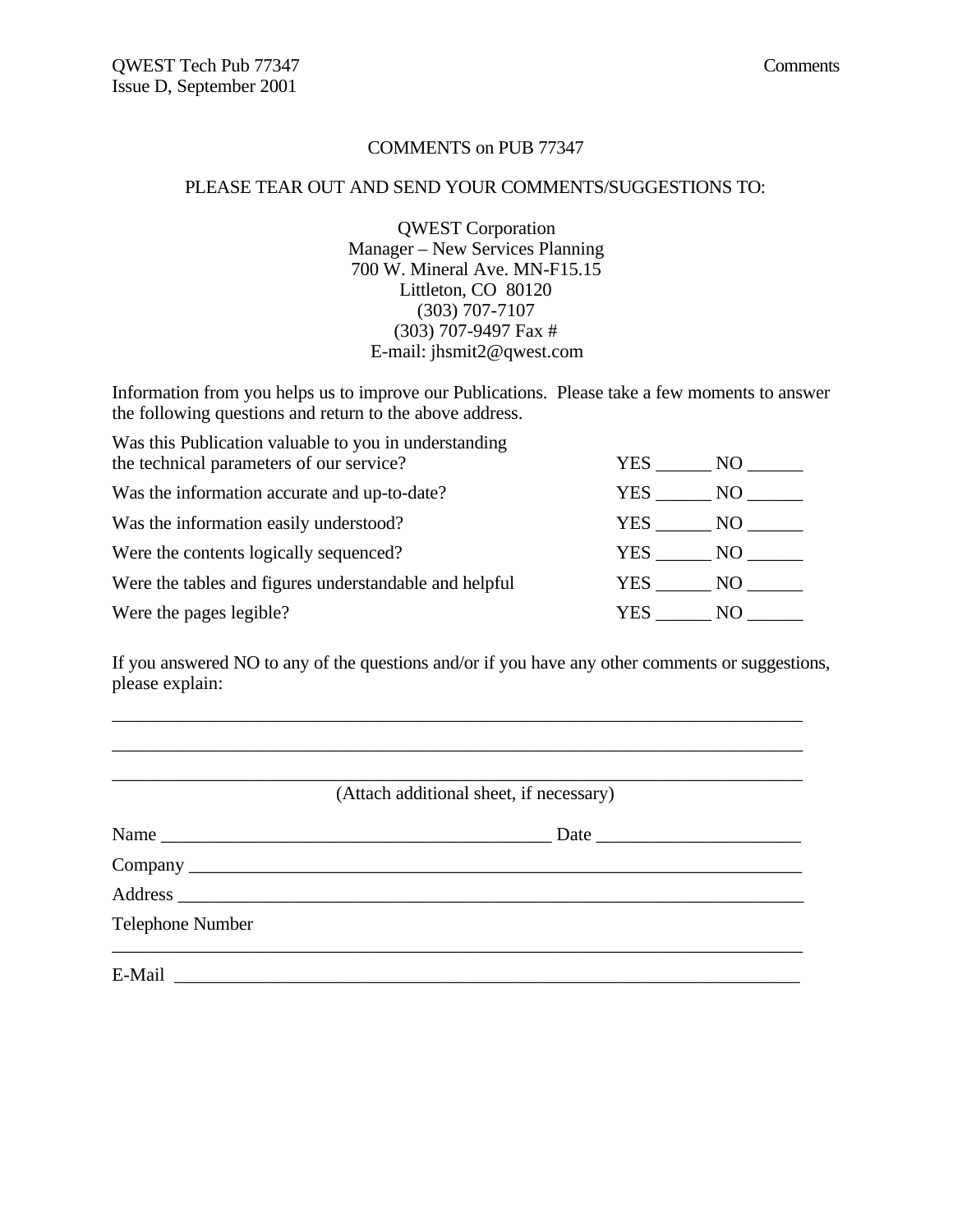|                | <b>Chapter and Section</b> | Page |
|----------------|----------------------------|------|
| 1.             |                            |      |
| 2.             |                            |      |
| 3.             | 3.1                        |      |
| 4.             |                            |      |
| 5.             | 5.1                        |      |
| 6.             |                            |      |
| 7.             |                            |      |
| 8.             |                            |      |
| 9.             |                            |      |
| 10.            |                            |      |
| 11.            |                            |      |
| 12.            |                            |      |
| 13.            | 13.1<br>13.2               |      |
| <b>Figures</b> |                            |      |
| $2 - 1$        |                            |      |
| $6 - 1$        |                            |      |
| $10-1$         |                            |      |
| $10-2$         |                            |      |
| <b>Tables</b>  |                            |      |
| $8 - 1$        |                            |      |
| $9 - 2$        |                            |      |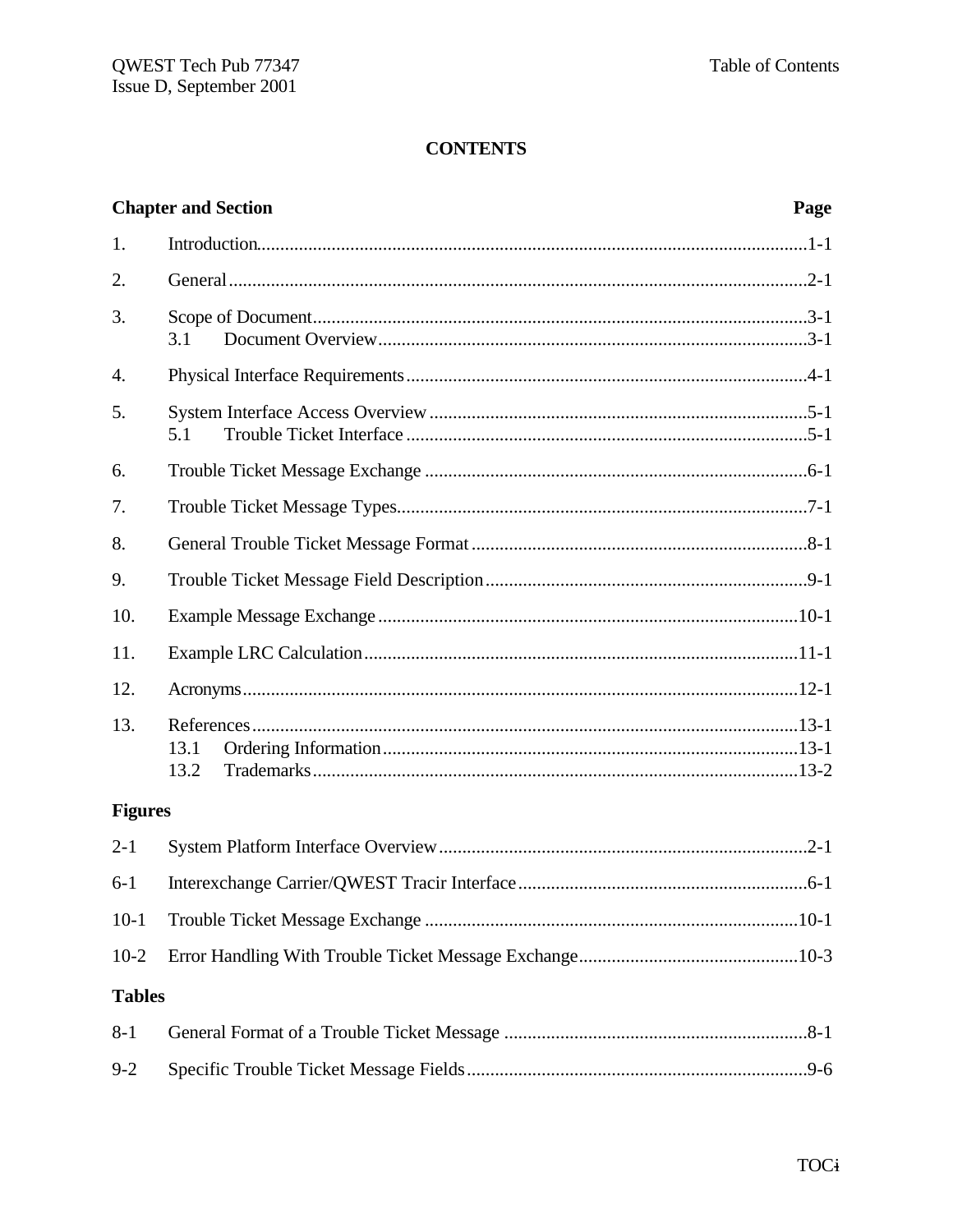| <b>Chapter and Section</b> | Page |
|----------------------------|------|
|                            |      |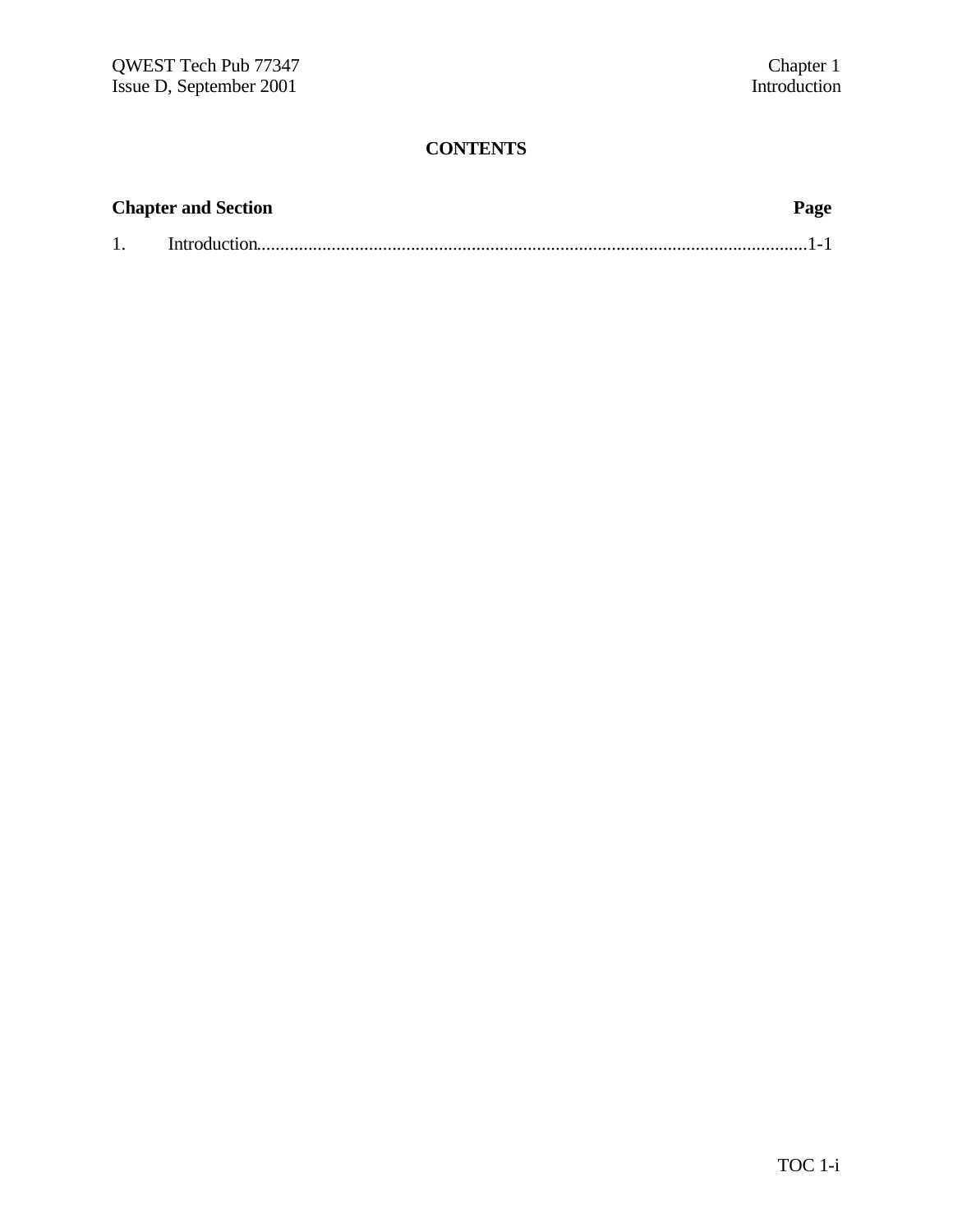#### **1. Introduction**

This publication describes the message-based access interface with the corresponding hardware and physical interface requirements to allow QWEST Communications International Inc. customers, primarily Interexchange Carriers (IC), and network management system integrators Application Process-to-Application Process (AP-to-AP) access to services through the QWEST Network Trouble Referral of Access CIRcuits (TRACIR) system. These services are provided for Feature Group B, C, and D switched circuits.

This message-based access interface supports both dedicated data links as well as dial-up access and is specified in all technical and message-handling related details in this publication.

Issue C differs from Issue B in the addition of one message field. The fields are explained in the Trouble Ticket Message Field Description section and affect messages in the Specific Trouble Ticket Message Fields Table.

**Note:** The changes in Issue C do not affect those customers currently using Issue A or B of the TRACIR interface. The additional data fields extend the informational content of the interface but are not required for continued use of the existing interface. New customers should use Issue C of the TRACIR interface specification.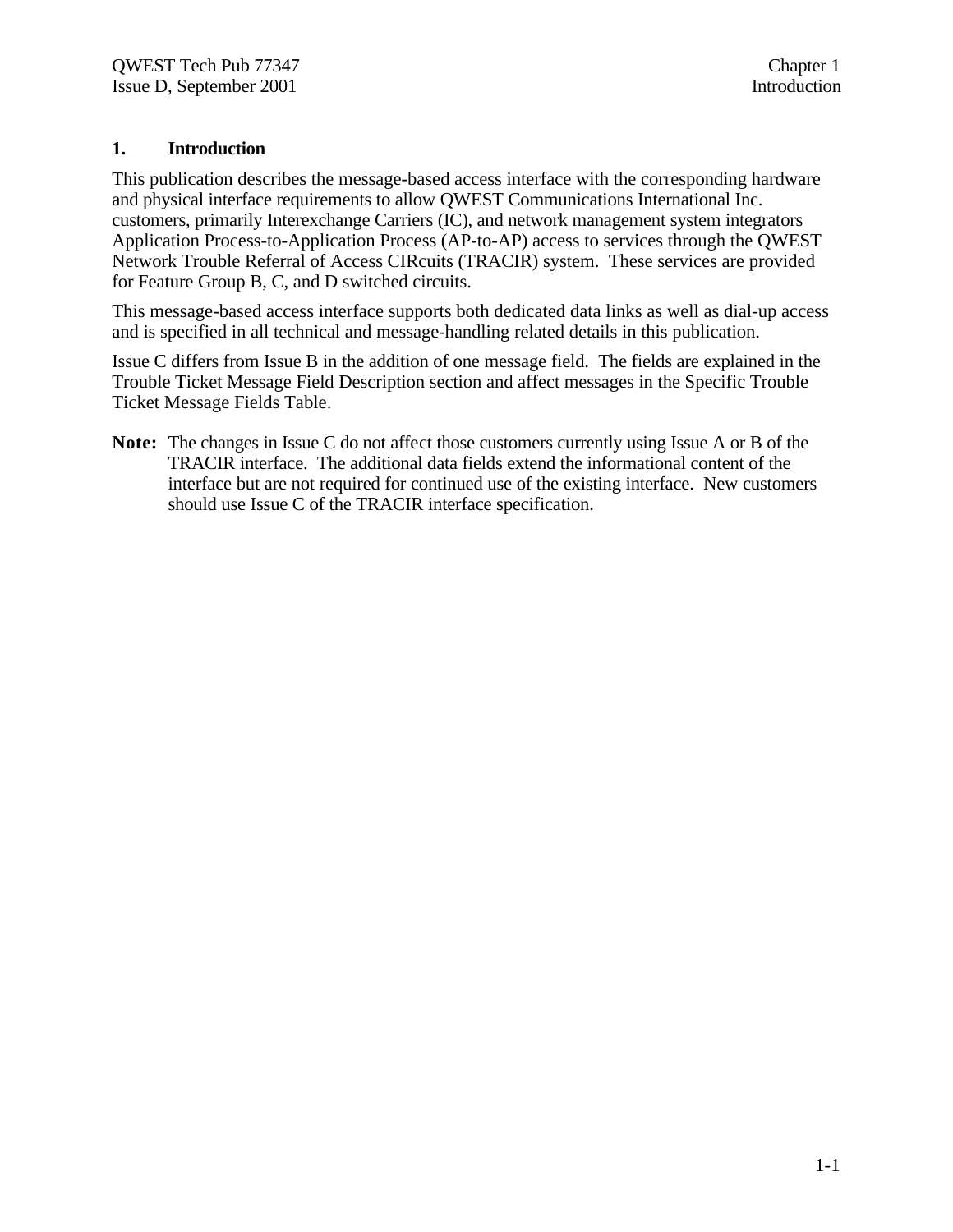| <b>Chapter and Section</b> |  | Page |  |
|----------------------------|--|------|--|
|                            |  |      |  |
| <b>Figures</b>             |  |      |  |
|                            |  |      |  |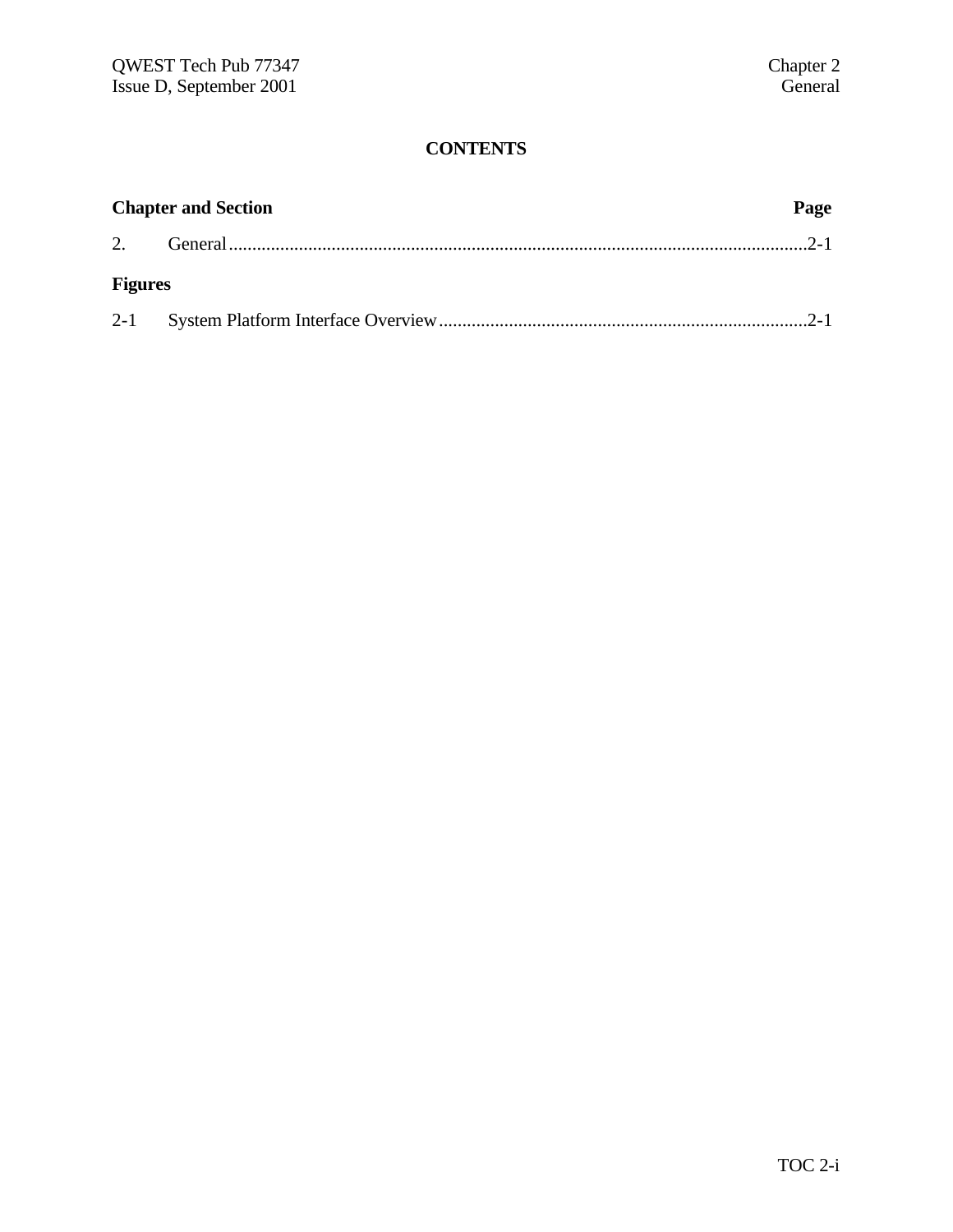#### **2. General**

The message-based access interface described in this publication provides the capability to access network-based operations through QWEST Network TRACIR.

The primary audience of this publication is developers of interfaces for new and existing system platforms. As shown in Figure 1, while these systems may be different in functionality, user interface and other characteristics, there is only one interface necessary for the three platforms, independent of whether the interface is between:

- A Personal Computer (PC),
- A Network Management System or
- Gateway and QWEST Network TRACIR.

It is this message-based access interface that provides the capability to access QWEST Network TRACIR services. This can be achieved by implementing the message-based interface described in this publication on any one of the system platforms, or variations thereof.

This bi-directional interface also allows QWEST Communications International Inc. personnel to perform trouble reporting to Customer Provided Equipment (CPE) systems, depending on the needs and system capabilities of the customer's system.



**Figure 2-1** System Platform Interface Overview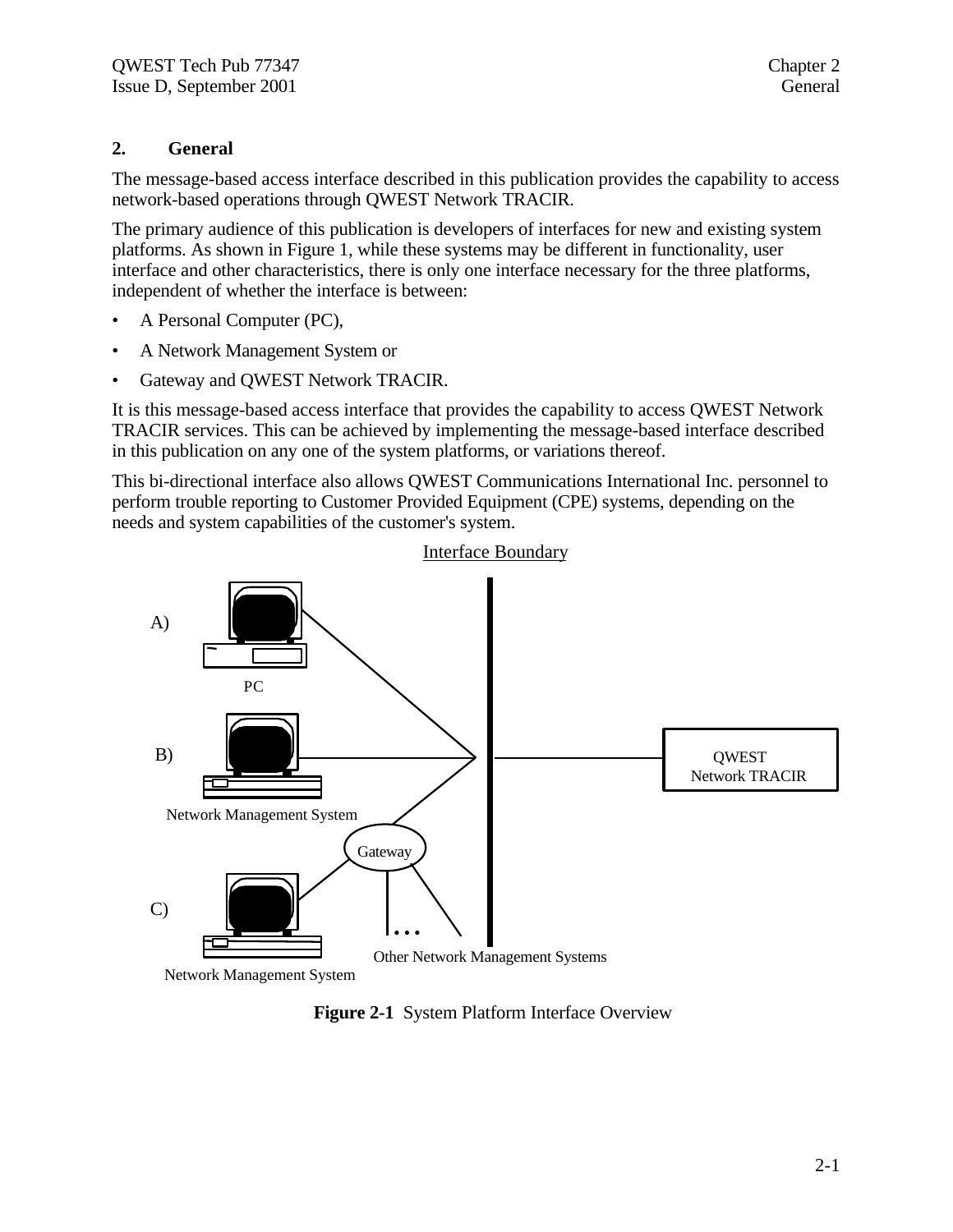## **Chapter and Section Page**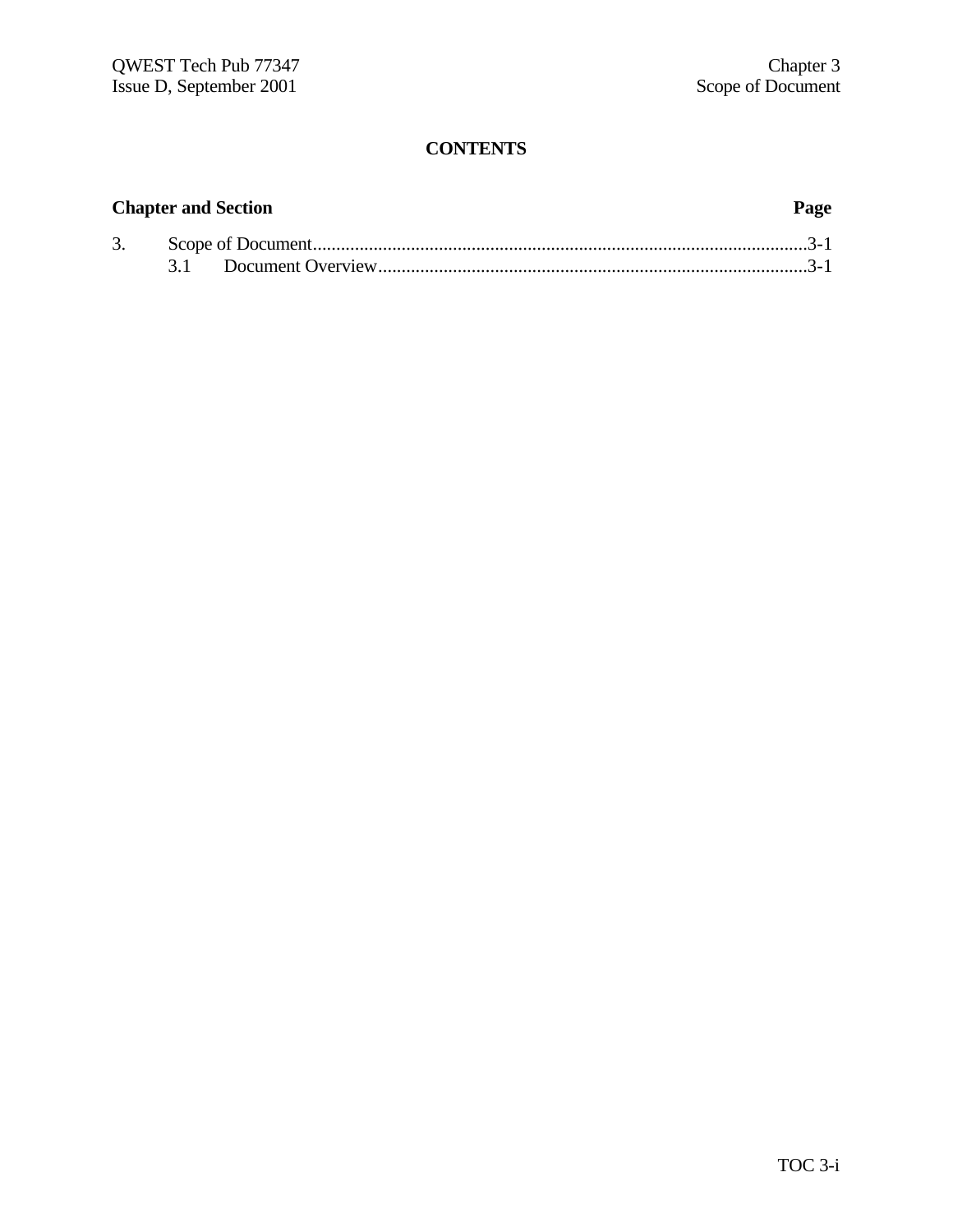#### **3. Scope of Document**

This publication describes the bi-directional access interface for AP-to-AP access with QWEST Network TRACIR for potential system integration with newly developed and already existing CPE-based system platforms. This interface specification was written to establish a standard interface to QWEST Network TRACIR.

The technical information in this publication is intended to be sufficiently detailed to permit developers of system interfaces to design and provide system-integrated interfaces to and from QWEST Network TRACIR. The objective is that QWEST Communications, Inc. customers may use CPE from a number of manufacturers, and, if desired, make additions and enhancements on the CPE side of the interface to newly developed or already existing network management platforms.

#### **3.1 Document Overview**

Chapter 1 is the document introduction.

Chapter 2 provides the framework and context of this publication.

Chapter 3 describes the scope of the document.

Chapter 4 discusses the interface requirements with respect to hardware and data communications.

Chapter 5 provides an overview of the TRACIR interface.

Chapter 6 details how trouble ticket messages are exchanged.

Chapter 7 provides an overview of TRACIR messages.

Chapter 8 details the TRACIR message structure.

Chapter 9 details the contents of TRACIR message fields.

Chapter 10 provides an example TRACIR message exchange.

Chapter 11 details the TRACIR message LRC calculation.

Chapter 12 - ACRONYMS defines all abbreviations in this publication.

Chapter 13 - TRADEMARKS lists the Trademarks referenced in the publication.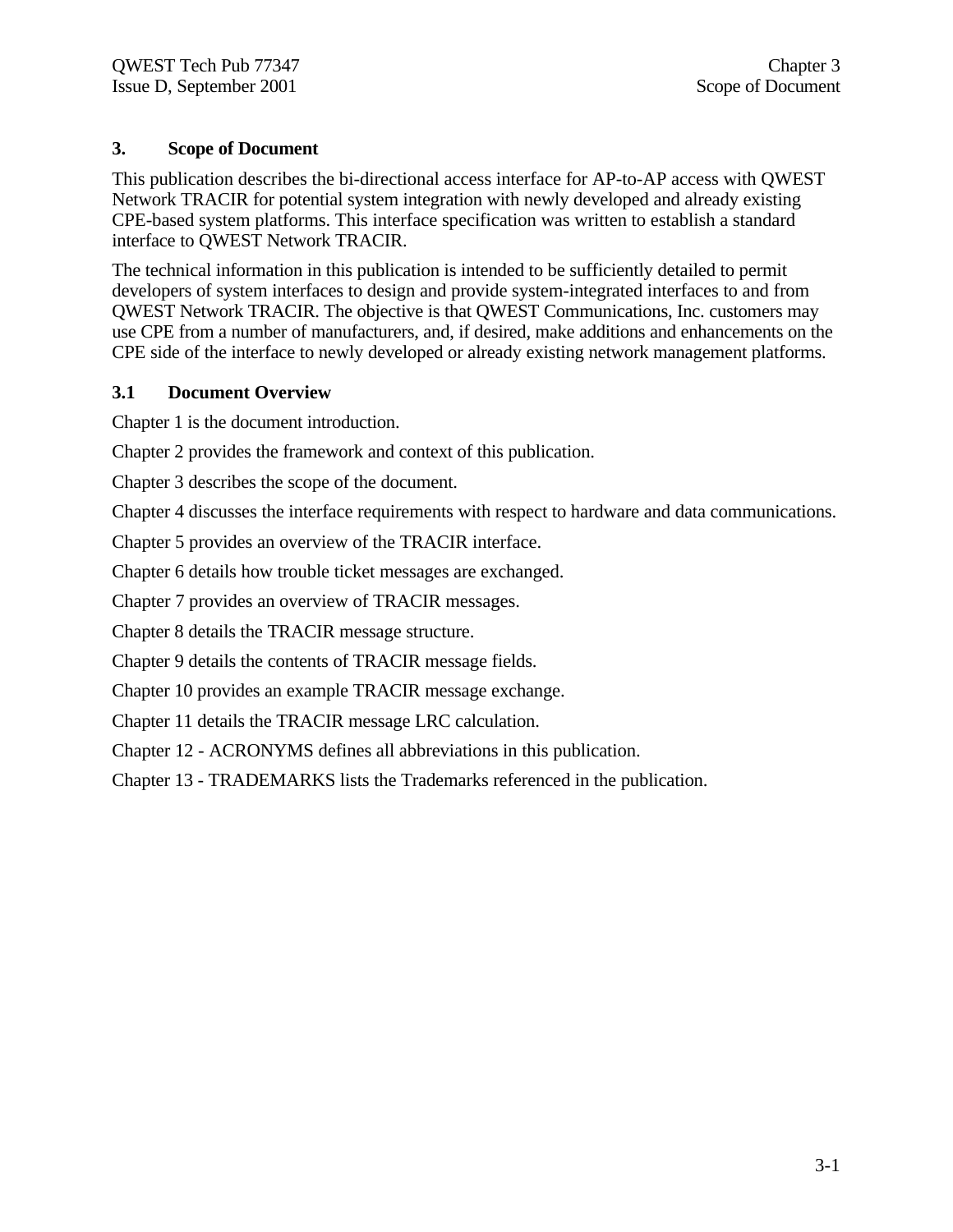|    | <b>Chapter and Section</b> | Page |
|----|----------------------------|------|
| 4. |                            |      |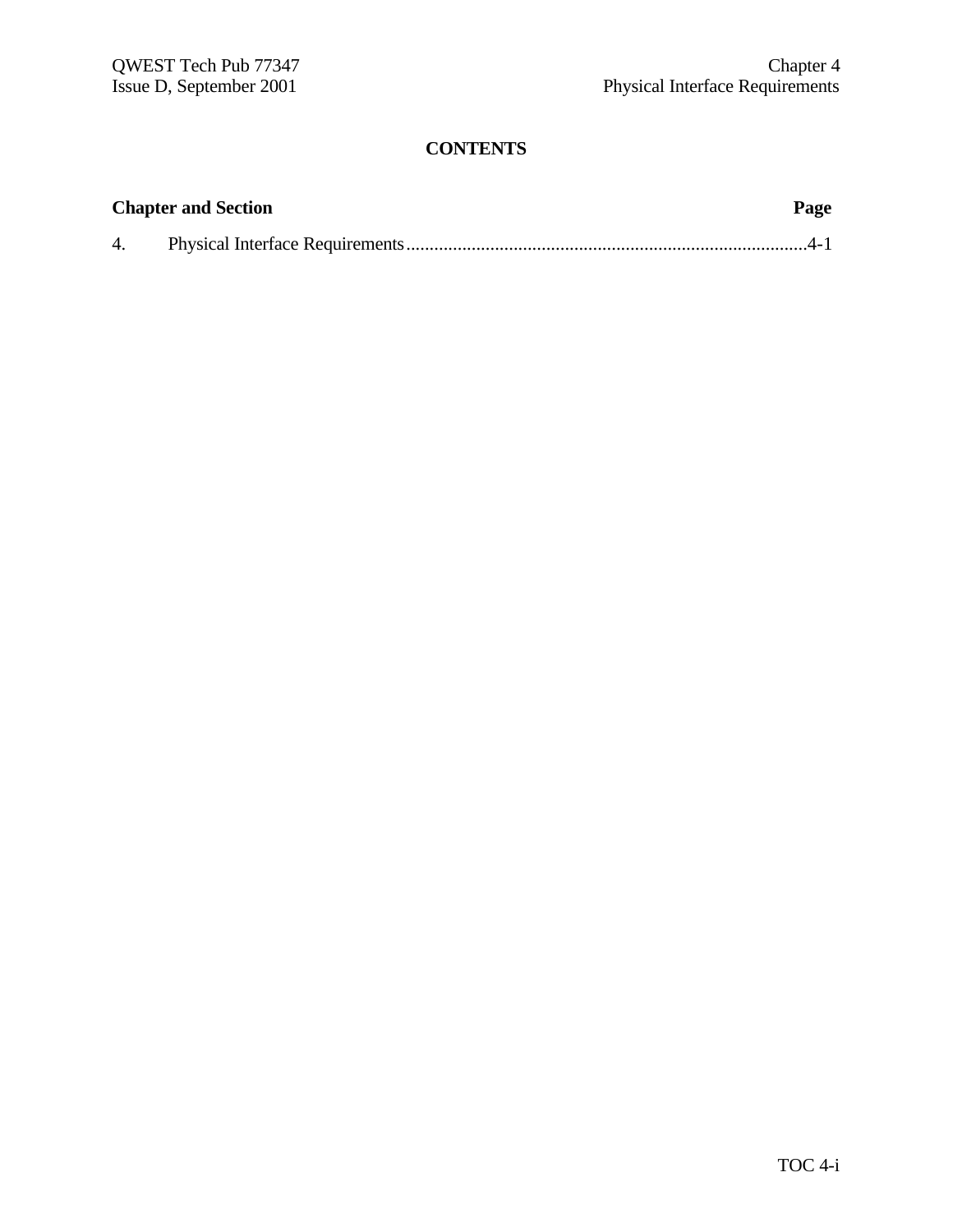# **4. Physical Interface Requirements**

The TRACIR system is accessed through the QWEST Communications International Inc. X.25 network.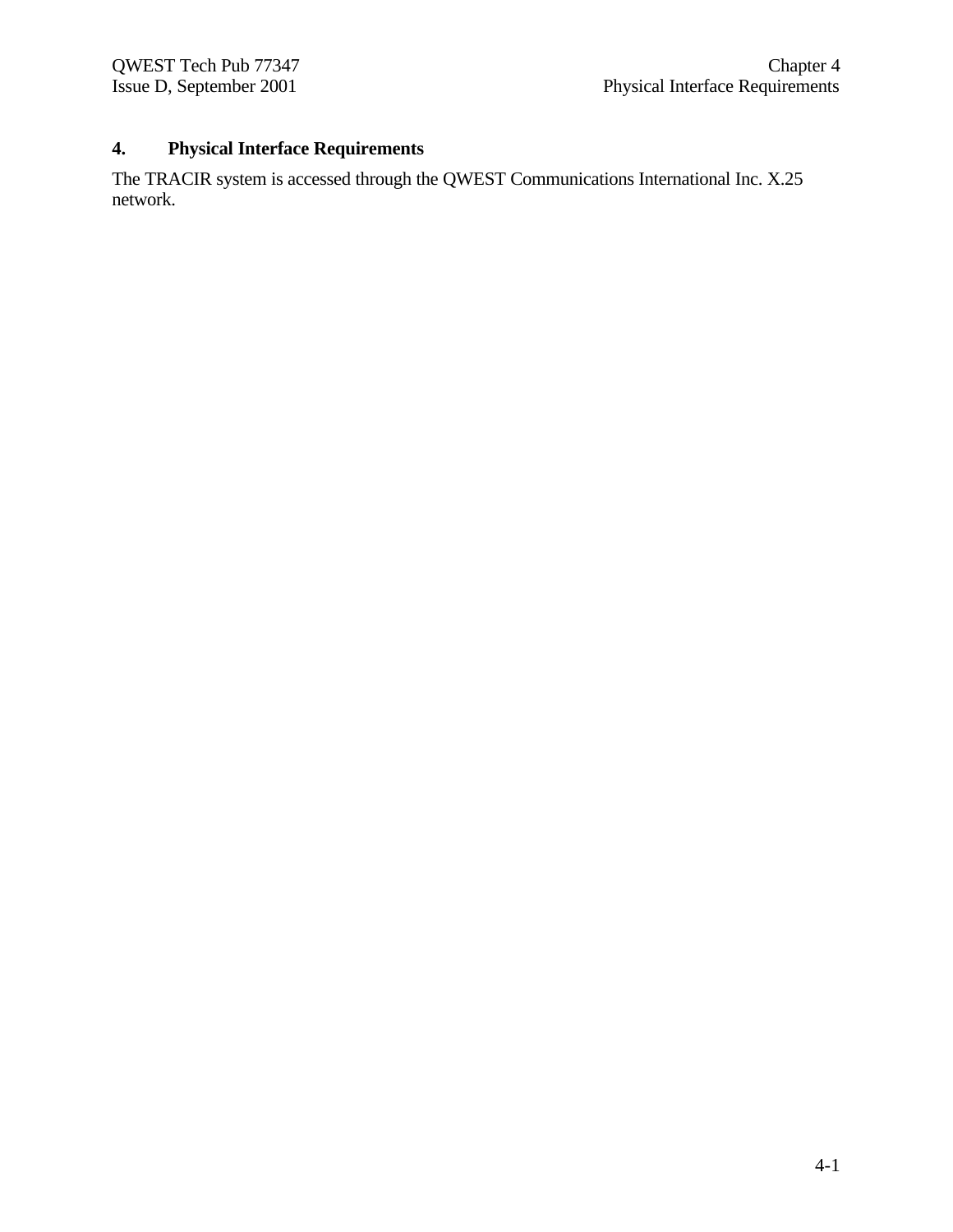# **Chapter and Section Page** 5. System Interface Access Overview.................................................................................5-1 5.1 Trouble Ticket Interface ......................................................................................5-1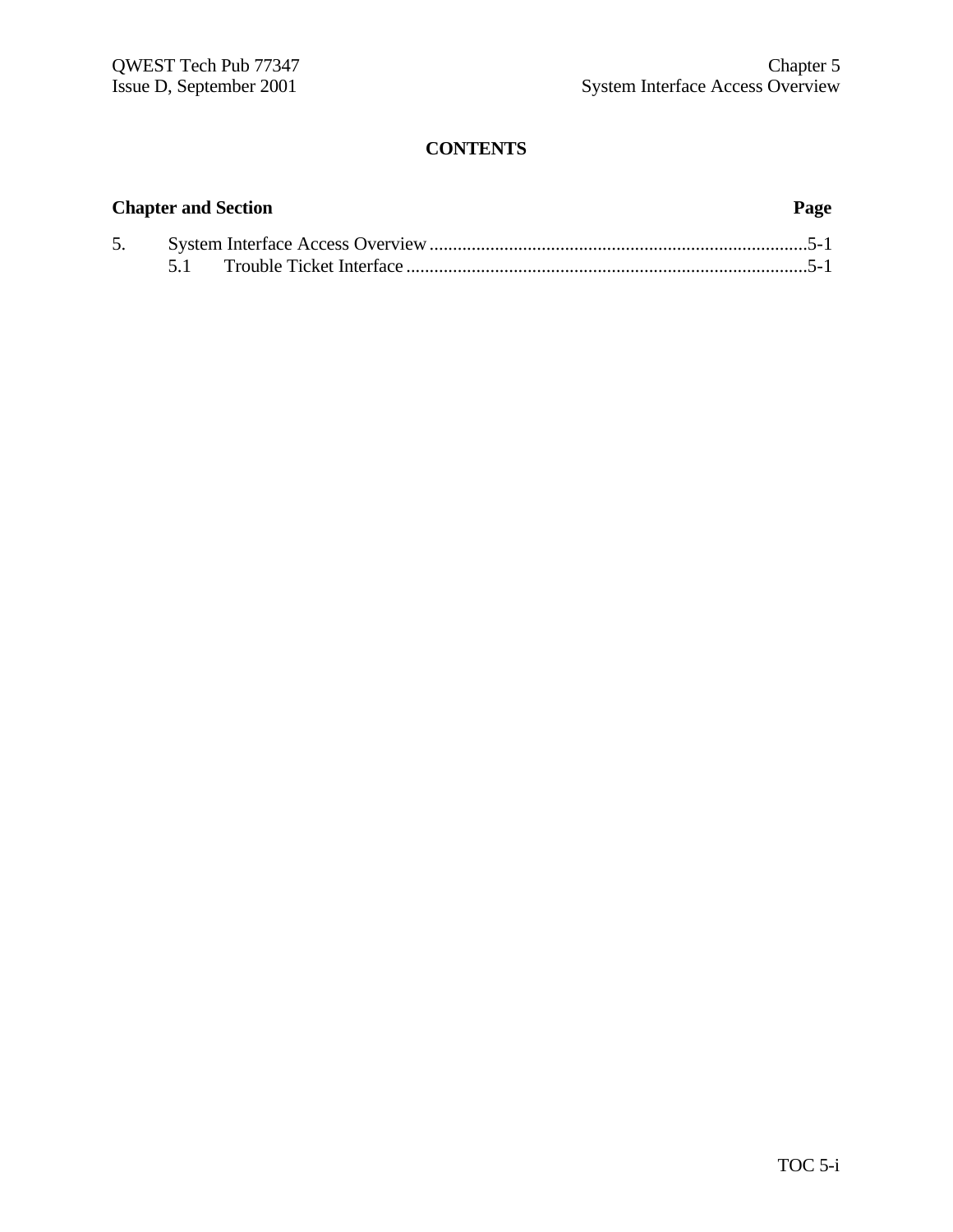#### **5. System Interface Access Overview**

Once a customer has subscribed to this service access, a customer Identification (ID) will be assigned and an initial password will be negotiated for service start-up. This information will be associated with a dedicated private line or dial-up modem connection. Once a message crosses the interface boundary, the message content will be validated. Since this is a bi-directional interface, message validation must be implemented on both sides of the interface.

The QWEST Network TRACIR interface is accessible via a message-based ASCII byte stream across dedicated private lines and dial-up modem.

### **5.1 Trouble Ticket Interface**

Trouble Ticket messages will be exchanged between an IC and QWEST Communications International Inc. through an X.25 network. A single Switched Virtual Circuit (SVC) will operate in full duplex. An IC can access an X.3 Packet Assembler Disassembler (PAD) with either a leased line or dial-up modem. The leased line will essentially provide constant access to TRACIR. **Each IC will be responsible for acquiring and maintaining leased line or dial-up access to an X.3 PAD**.

**QWEST Communications International Inc. will be responsible for connection time and packets through an X.25 network** whether the connection is through a leased line or dial-up. In addition, **for opening trouble tickets** with a particular IC that is connected via dial-up, **QWEST Communications International Inc. will be responsible for dialing back** to the IC.

Whether an IC connects to TRACIR via leased line or via dial-up, if the status of a trouble ticket changes and the IC connection should be down, messages will be queued and transmitted after reestablishing a connection.

QWEST Communications International Inc. will provide an X.25 network address for access to TRACIR at the time of service subscription. For dial-up connections, an IC will be provided the modem number of an X.3 PAD. An IC may lease multiple lines into an X.25 network, or have multiple locations dial into an X.25 network for access to TRACIR.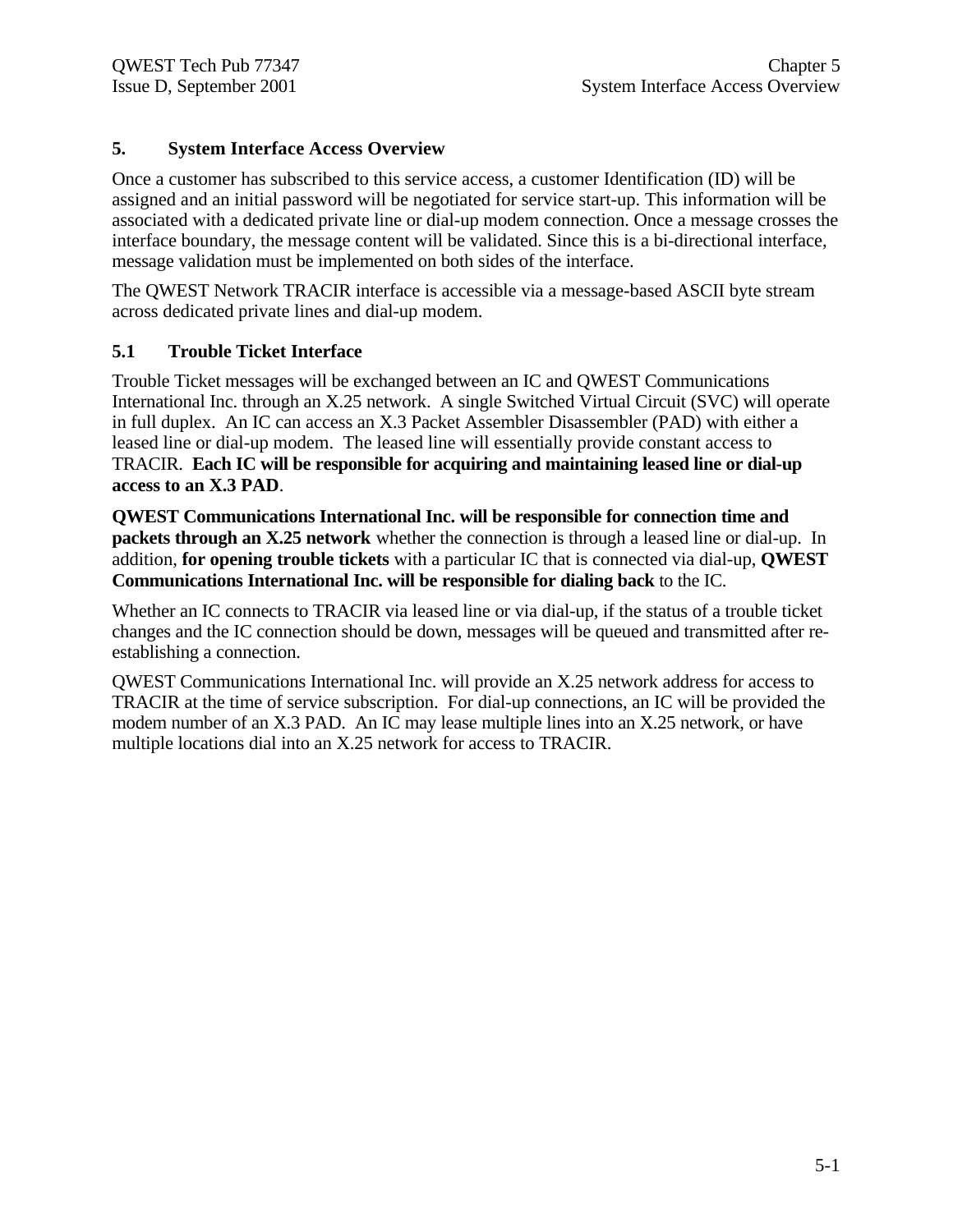| <b>Chapter and Section</b> |  | Page |  |
|----------------------------|--|------|--|
|                            |  |      |  |
| <b>Figures</b>             |  |      |  |
|                            |  |      |  |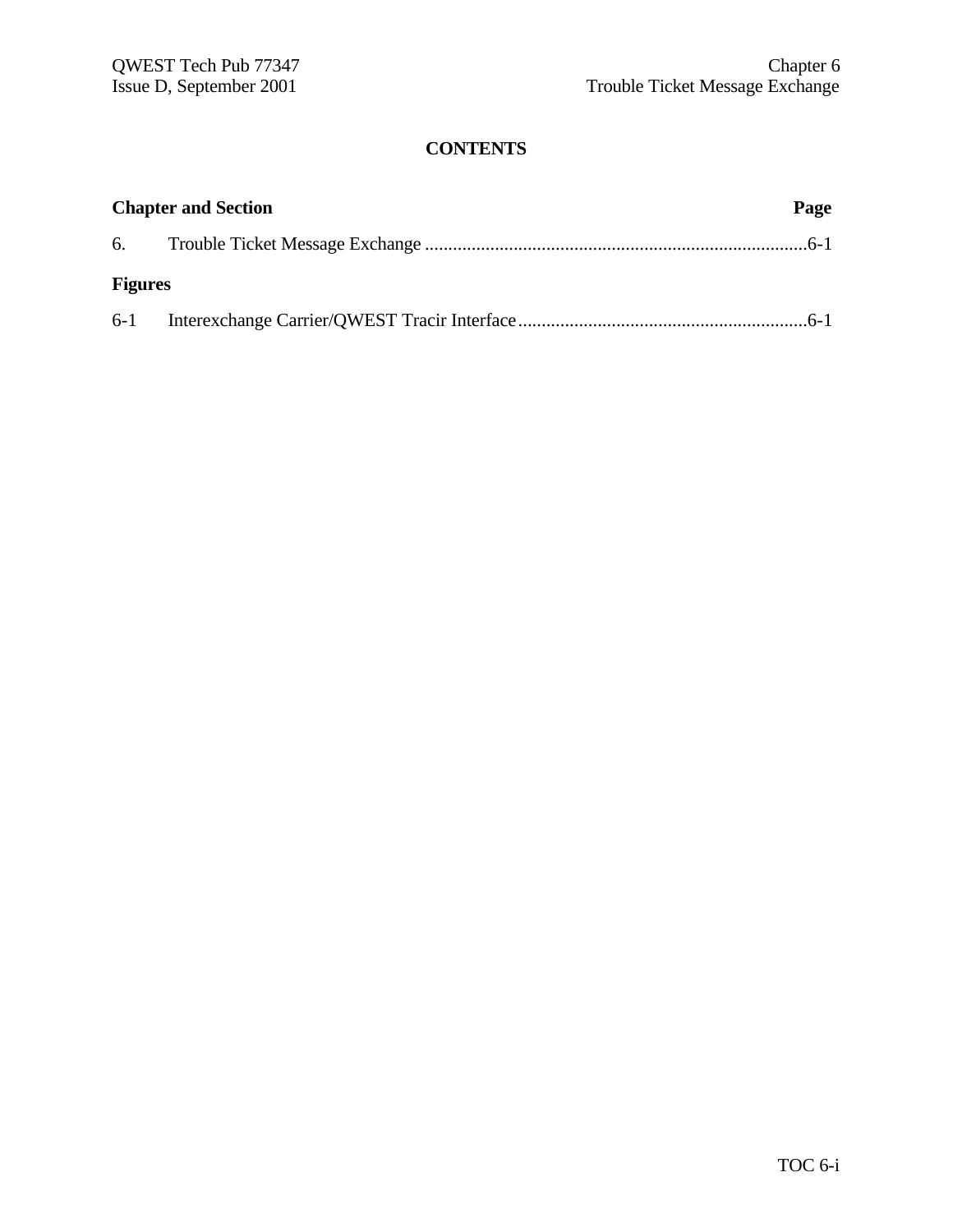### **6. Trouble Ticket Message Exchange**

Trouble Ticket messages will be exchanged between an IC and QWEST through an X.25 network. Messages will be sent and received over a **single X.25 network SVC**.

The X.25 network will be responsible for delivering error-free TRACIR messages. However, errors may occur over the communication link between the IC application and the X.25 network. Thus link level control information will "envelope" every TRACIR application message. There will be **no heartbeat message** since the X.25 network will notify TRACIR of a lost connection. In addition, there will be **no sequence numbering of messages** since this is a stop-and-wait protocol. That is, a sender of a message will not transmit a second message until the first message has been Acknowledged (ACK'd) by the receiver.



**Figure 6-1** Interexchange Carrier/QWEST Tracir Interface

The receiver of a message may Non-acknowledge (NAK) if and only if a message has an incorrect checksum. Otherwise an ACK or Login frame is sent. A NAK of a frame other than a Data frame will be ignored. A Login frame will be sent in response to any message prior to establishing a session with TRACIR. Since this is an exception reporting protocol, once a message has been ACK'd it is assumed to be the responsibility of the receiver to verify the integrity of the message and notify the originator of any problems by responding with an Error message.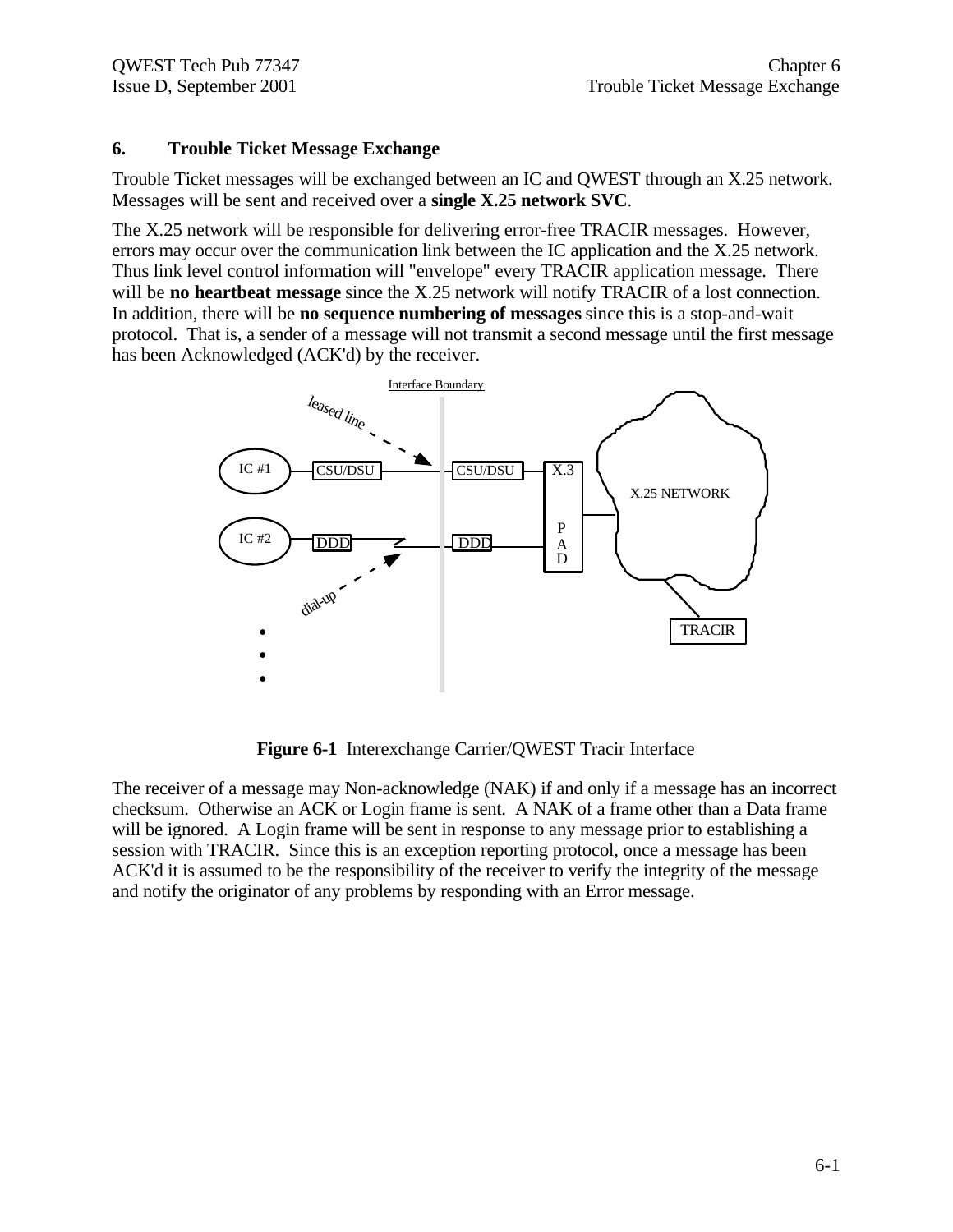ACK's and NAK's will serve as QWEST's acceptance or rejection of a message at the link level only. If a problem exists with a message other than a checksum error or session failure, a reason code will accompany an Error message back to the originator. If an Error message is received in response to a Trouble Ticket message, the reason code should be examined, the original message corrected and retransmitted. If a Trouble Ticket message is NAK'd more than 3 times, the message should NOT be retransmitted again and manual intervention will be required. If a Trouble Ticket message is NOT ACK'd or NAK'd within 90 seconds of transmission, the message should be assumed NAK'd and retransmitted, unless the maximum number of retries has been exceeded.

Since this is not a master-slave protocol, both the IC and TRACIR system could transmit a message at, theoretically, the same instant in time. As this is a stop-and-wait protocol, a deadlock situation could occur. That is, both systems could be waiting on a response for their message and not respond to the other's message. In addition, this deadlock situation could, theoretically, continue until the maximum number of retries are exceeded on a message or set of messages. To prevent this theoretical situation from occurring, TRACIR will handle the transmitting and receiving of trouble ticket messages independently. That is, TRACIR will handle only one trouble ticket at a time, but in both directions. It is not mandatory, but highly recommended, that the IC system also handle receiving and sending of trouble tickets independently, to allow the protocol to work as smoothly as possible.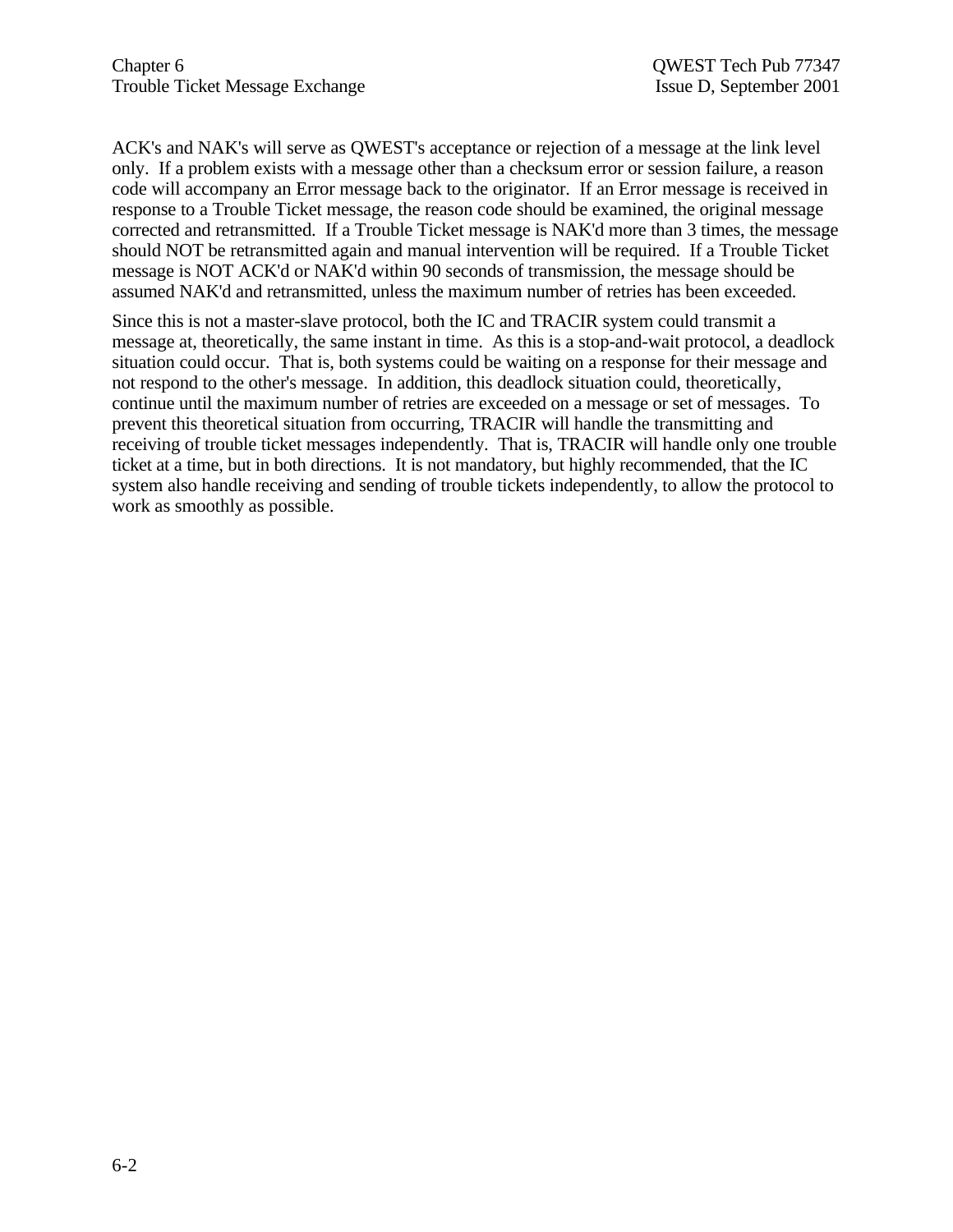| <b>Chapter and Section</b> | Page |
|----------------------------|------|
|                            |      |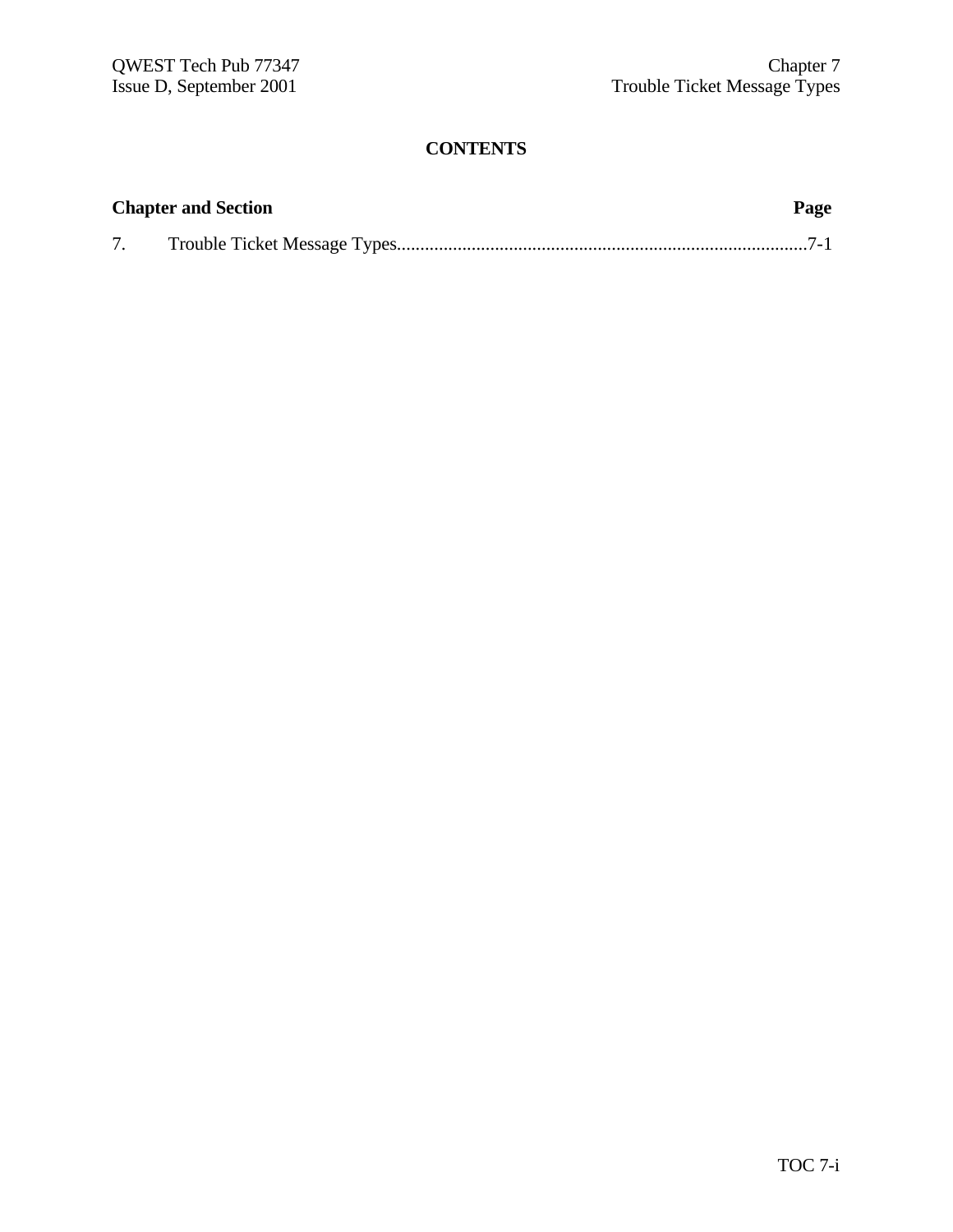### **7. Trouble Ticket Message Types**

Eight types of Trouble Ticket messages will be exchanged between an IC and QWEST; Open, Update, Close, Notes, Test, Session, Inquiry and Error.

The Open message is sent by the originator (IC) to open a trouble ticket. An Update message is sent to update an Open trouble ticket. A Close (request for closure) is sent by the receiver (QWEST) of an Open trouble ticket to request that an Open ticket be closed. A Close (close approval) is sent by the originator (IC) of an Open ticket to verify that the original problem has been fixed. A ticket will remain open until the originator of an Open ticket has sent a Close approval message.

After QWEST requests closure of an Open Trouble Ticket, the ticket status will be changed from OPEN to PENDING CLOSURE. If an Update message is received in lieu of an expected Close approval message, the ticket status will revert back to OPEN and the information within the Update message will be attached to the Trouble Ticket (e.g., Code or Message information).

If the originator of an Open ticket sends a Close approval before a Close request has been generated by QWEST, the ticket will be marked as closed and no further messages will be accepted from the originator regarding the ticket, except for an Inquiry.

If a Trouble Ticket was opened with an erroneous COMMON LANGUAGE® Circuit Identification (CLCI™), or for any other reason, QWEST will send an error message stating such, and the originator must then Open a new ticket with the correct CLCI™.

A Notes message is a general-purpose message used for communicating directly with the TRACIR system administrator. For example: a message was NAK'd the maximum number of times and the IC cannot discover a problem with the message; a Notes message may request intervention in resolving a Trouble Ticket by the TRACIR administrator.

A Test message may be sent at anytime after session establishment to verify that the TRACIR system is active.

A Session message is used to gain access to TRACIR services. A Session message must be received and acknowledge by TRACIR before any other type of message will be accepted by TRACIR, whether the IC is connected via leased line or dial-up. Only one Session message need be sent to access TRACIR services. However, every time that a communication link outage is detected, the IC must re-establish communications with TRACIR via a Session message. Dial-up connections will be broken by TRACIR after 4 minutes of idle communications or a maximum of twenty IC messages. This is to prevent a dial-up IC from tying up a dial-in TRACIR circuit. A failed attempt to establish a connection with TRACIR via dial-up will result in the circuit being broken. A Login Frame will be sent in response to any message received before a session has been established with TRACIR.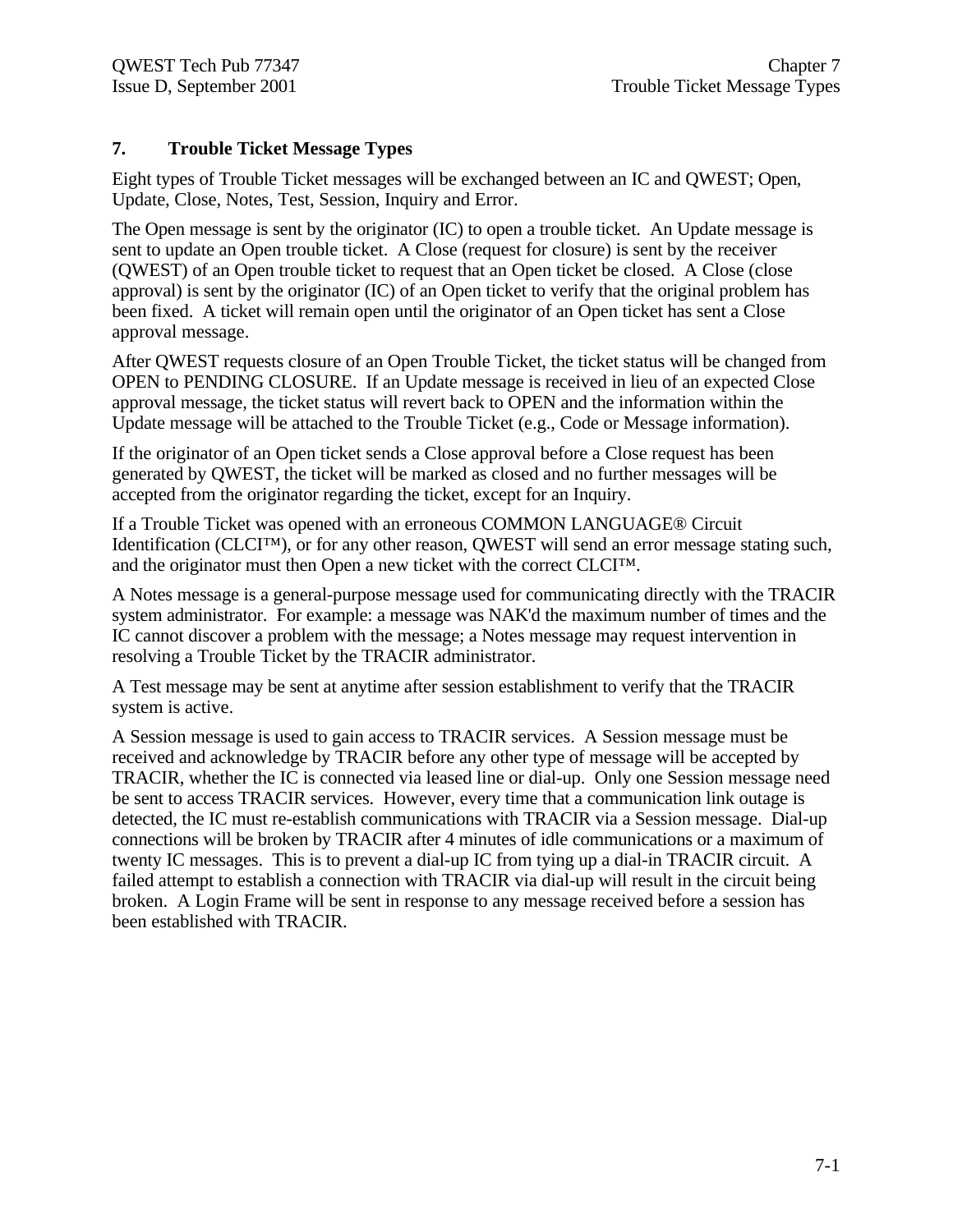An Inquiry message is used to verify the status of a Trouble Ticket (Open, Pending Closure, Closed). The status contained in this message is compared with the status of the ticket in the TRACIR database. If the TRACIR status is different from the Inquiry message, an Error message will be sent back to the originator containing a code implying the status of the ticket within the TRACIR database.

Finally, an Error message will be sent back to the originator of a message signaling that an exception condition has occurred with a message. The Error message will contain a code stating the reason for the error.

The protocol described above is symmetrical. That is, if QWEST Communications International Inc. wishes to open a trouble ticket with an IC, the above roles will be exactly reversed.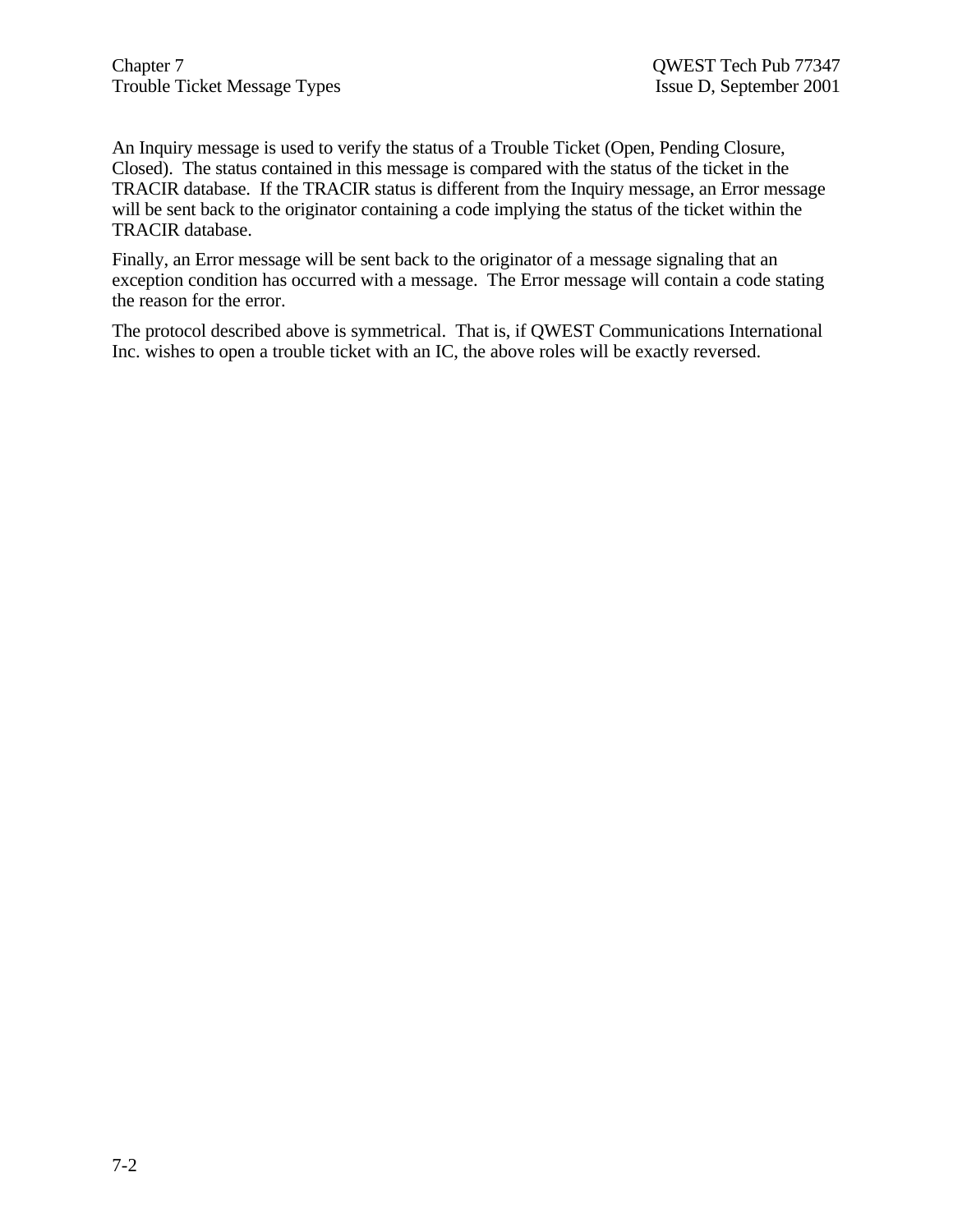| <b>Chapter and Section</b> |  | Page |  |
|----------------------------|--|------|--|
|                            |  |      |  |
| <b>Tables</b>              |  |      |  |
|                            |  |      |  |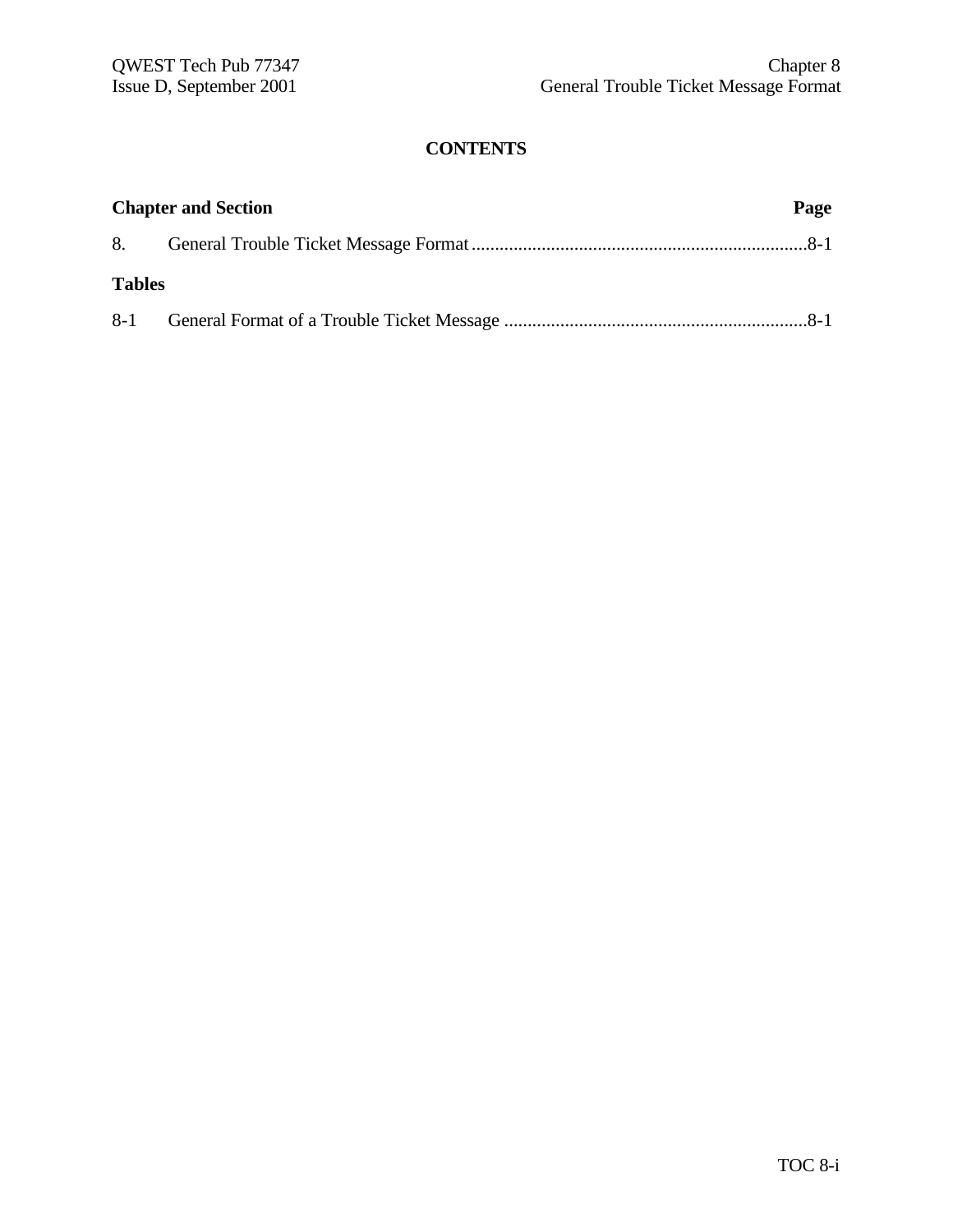#### **8. General Trouble Ticket Message Format**

The following table is the general format of a Trouble Ticket message.

| Table 8-1 General Format of a Trouble Ticket Message |  |  |  |  |  |  |
|------------------------------------------------------|--|--|--|--|--|--|
|------------------------------------------------------|--|--|--|--|--|--|

| SOH FROM ID LAPPLICATION<br><b>IFRAME TYPE</b> | <b>IMESSAGE</b><br>' MESSAGE<br><b>IEOT</b> |
|------------------------------------------------|---------------------------------------------|
|------------------------------------------------|---------------------------------------------|

Where:

- <SOH> is a one-byte field specifying the Start of the Message with a value of Hexadecimal 01.
- <FROM ID> is the three character (uppercase) Access Customer Name Abbreviation (ACNA) code of the originator.
- <APPLICATION> is a three-character identifier of the receiving application. For TRACIR this is always "SWT" (uppercase ASCII). The purpose of this field is to distinguish among different applications dialing into a common Trouble Ticketing System.
- <FRAME TYPE> is a single character specifying a frame type. May contain: "D" (Data), "A" (ACK), "N" (NAK), "L" (Login).
- <MESSAGE> is a TRACIR message. Defined as:



- <MSG TYPE> identifies a TRACIR message type. May contain:
	- **OPN** Open A Trouble Ticket
	- **UPD** Update an Open Ticket
	- **CLO** Close a Trouble Ticket
	- **NOT** Notes
	- **TST** Test
	- **STS** Ticket Status Inquiry
	- **SES** Session
	- **ERR** Error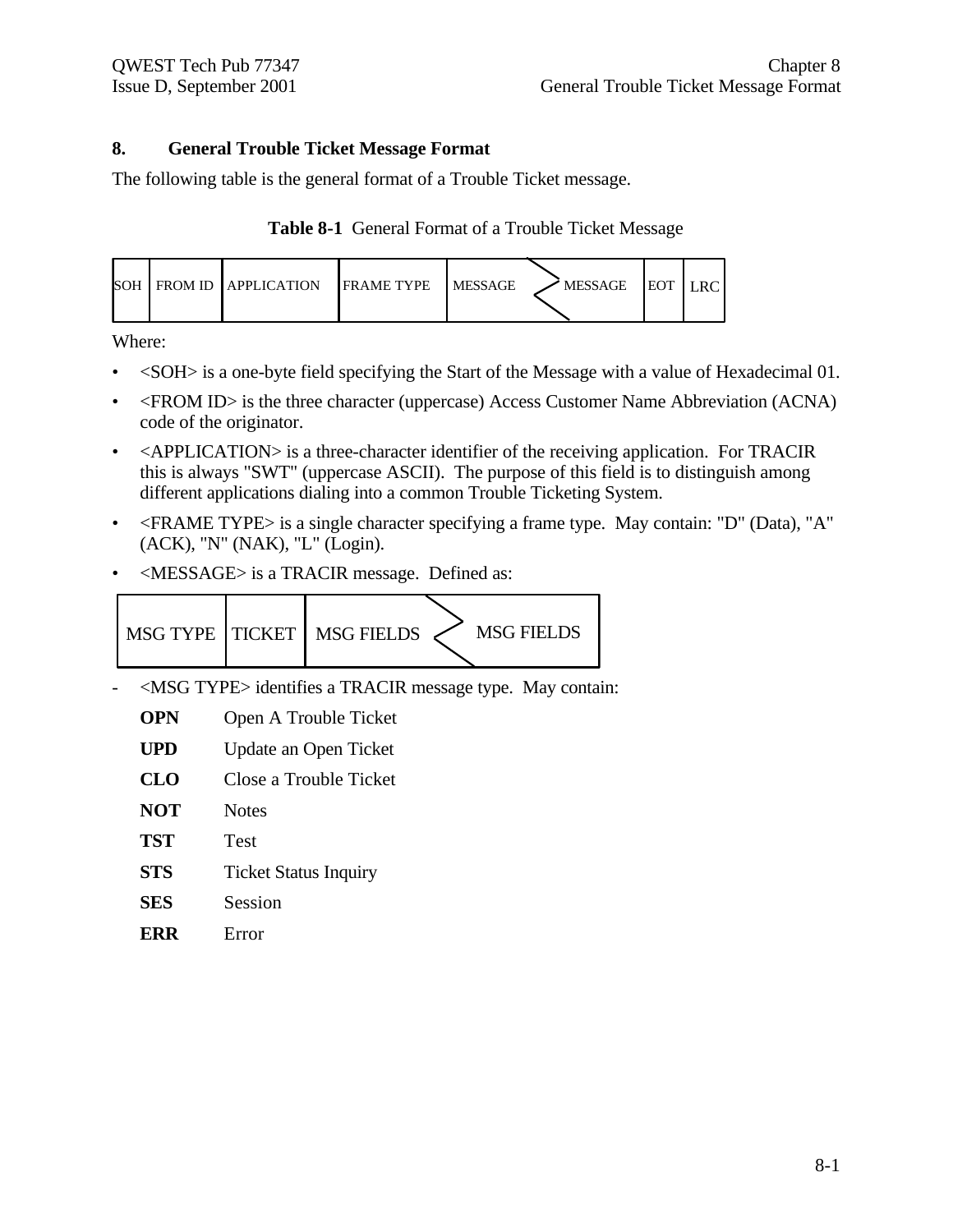- <TICKET> identifies a TRACIR ticket number. Consists of twelve characters: a threecharacter ACNA code, two-digit year, three digit Julian day, and four digit sequence number. The originator of an open trouble ticket assigns the ticket number using their ACNA code. The sequence number should start at one for each new Julian day. The ticket number will be used by QWEST and the IC in any further messages regarding an open ticket. If the ticket number is already in use an Error message will be sent back to the originator and the ticket will not be opened. This field will not be verified for Session, Test and Notes message types.
- <MSG FIELDS>\* are TRACIR message fields. Consists of:
	- Field ID
	- Field Value
	- Field Delimiter
	- \* Repeats for as many message fields as necessary, but there may only be one occurrence of each message field type per message. Message fields are position independent.
	- Refer to the Trouble Ticket Message Field Description section for further details on each Field ID and value pair.
	- If a field ID is not recognized, the ID and associated field value is ignored and the rest of the message is checked for validity. If the Field is required, the message will be rejected with an error message.
- <EOT> is a one-byte field specifying the End-of-Transmission with a value of Hexadecimal 04.
- <LRC> is a two byte Longitudinal Redundancy Checksum. The LRC is an exclusive-or calculation on all message characters. The LRC is calculated from the <SOH> to the <EOT>, inclusive. The LRC is sent as two printable ASCII hex characters ('0'-'9', 'A'-'F'). The first byte of the message LRC is the high-order nibble of the LRC calculation translated into a printable hex ASCII digit. The second byte of the LRC uses the low order nibble of the LRC calculation. Thus the message LRC may contain the two ASCII hex characters "00" through "FF".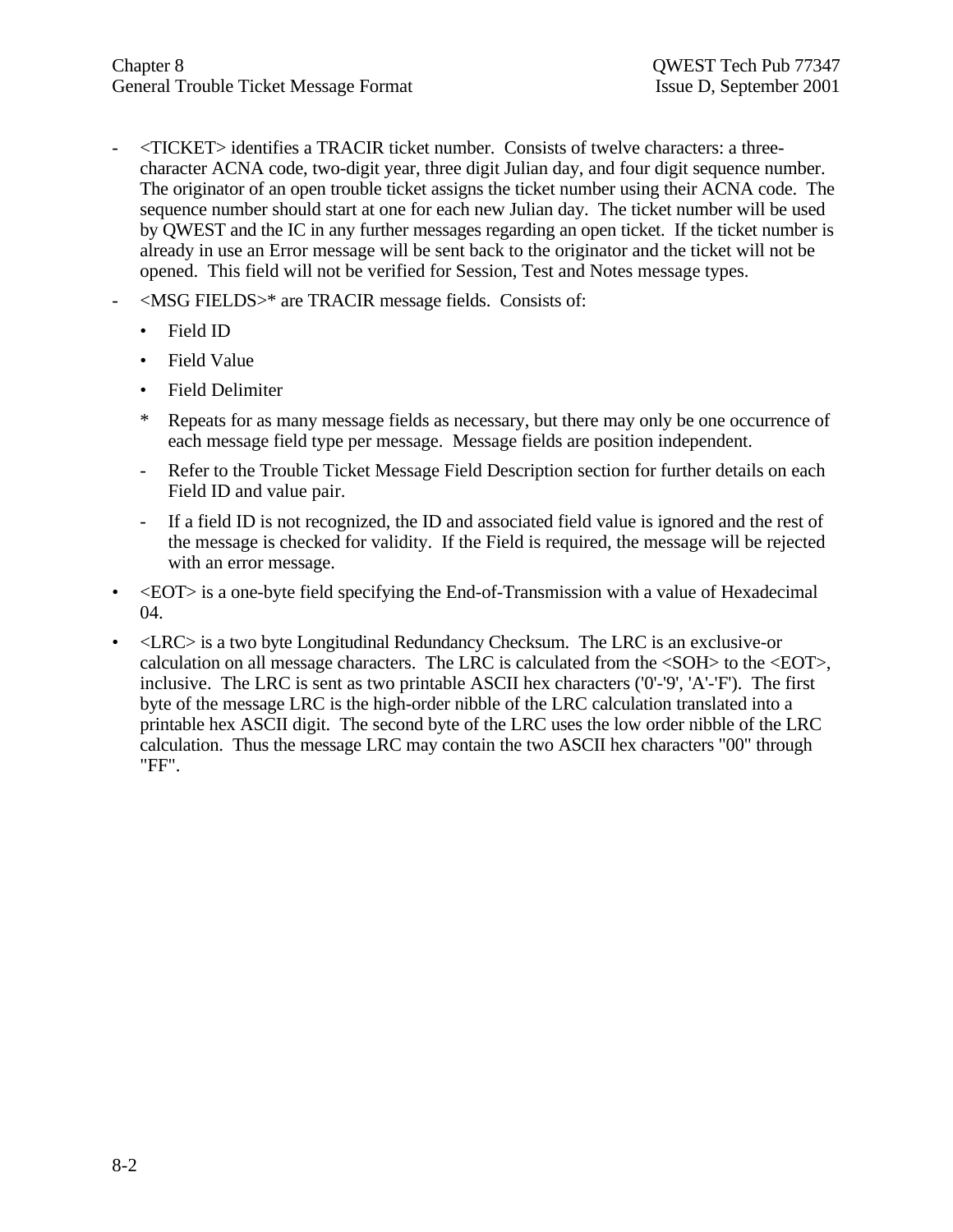| <b>Chapter and Section</b> |  |  |
|----------------------------|--|--|
|                            |  |  |
| <b>Tables</b>              |  |  |
|                            |  |  |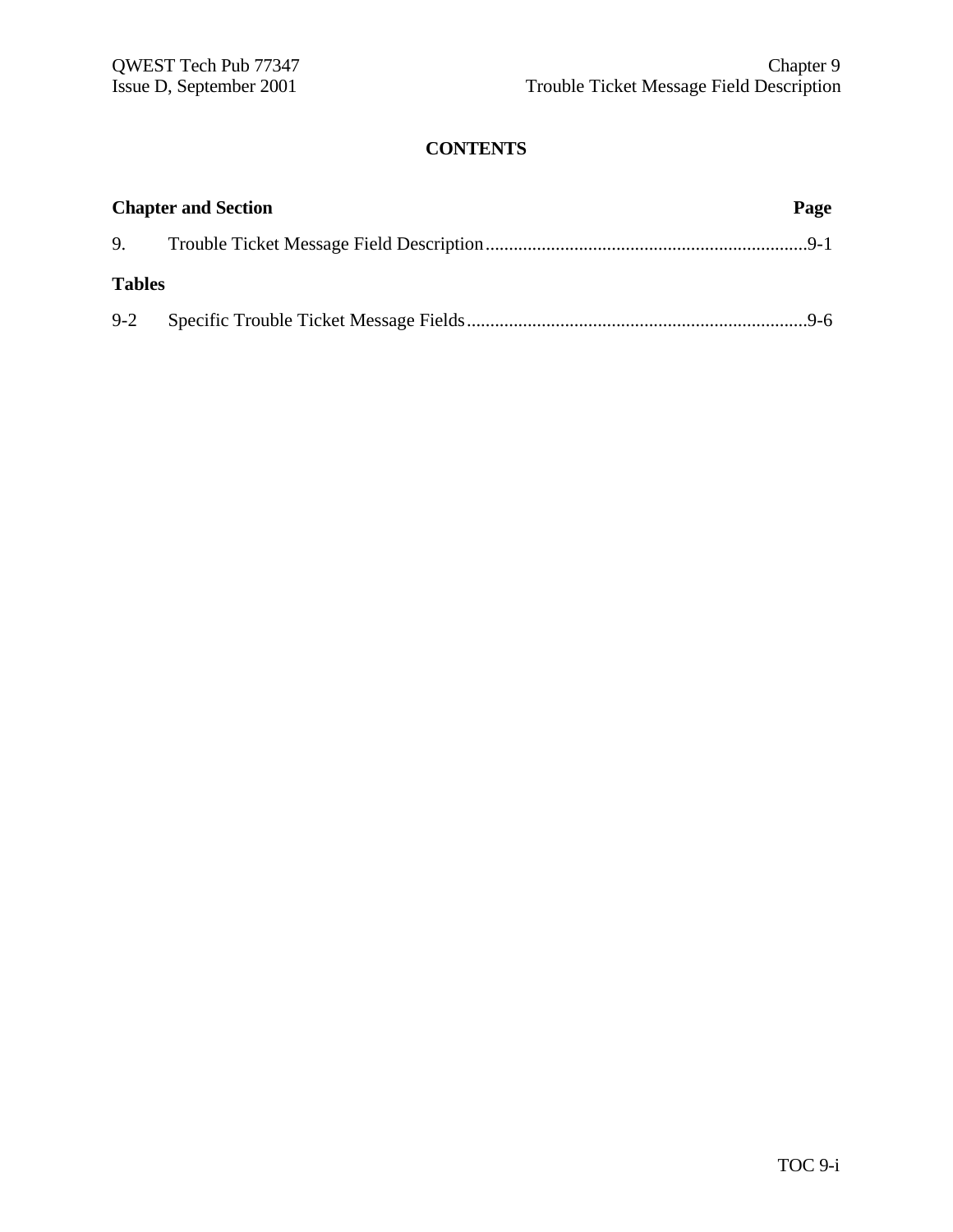### **9. Trouble Ticket Message Field Description**

The Message Field may contain one or more Tag/Value pairs. Each pair is terminated by a field delimiter. All fields within a Trouble Ticket message are ASCII printable characters (Hex 20 - Hex 7E), except the Field Delimiter (Hex 1F). These Tag/Value pairs are position independent. That is, they may appear in any order within the TRACIR message field. The following are descriptions of the individual fields of a Trouble Ticket message.

- Field ID -- Identifies the field that follows. May contain one of the following Field ID (uppercase ASCII only):
- CBNAME=
- CBPHONE=
- CKTTYPE=
- ECCKTID=
- CODE=
- PRIORITY=
- TRBLTYPE=
- AUTH=
- $-$  OOS=
- ICTKT=
- TGID=
- FACID=
- SS7ID=
- MESSAGE=
- STATUS=
- ICID=
- USERID=
- PASSWORD=
- NEWPASSW=
- DIALBACK=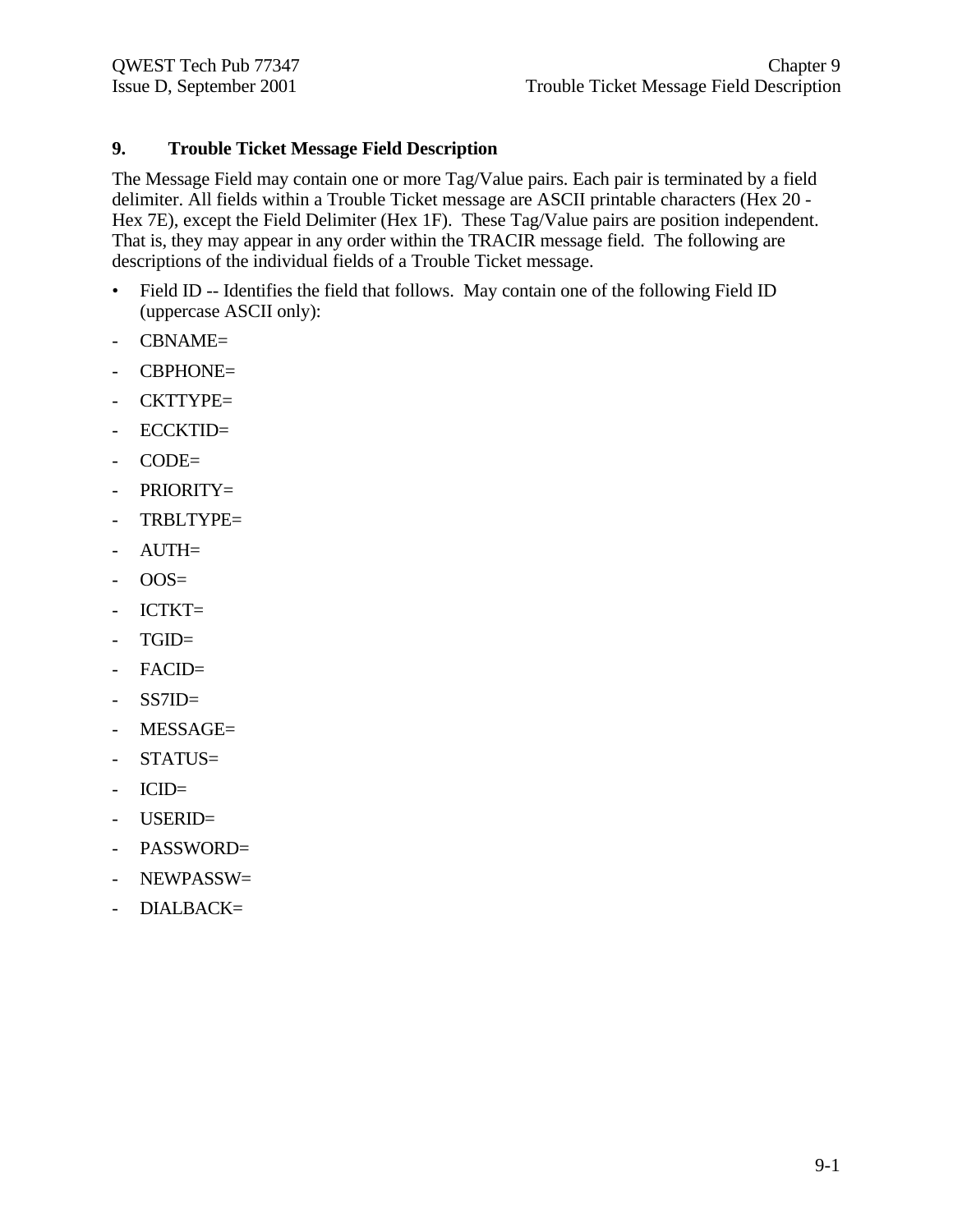- Field Value -- ASCII text, length varies with each field. The following lists the Field IDs and their respective Field Values:
- **CBNAME =** Up to thirty characters specifying the Trouble Ticket's call back name.
- **CBPHONE =** Up to twenty characters and digits specifying the Trouble Ticket's call back telephone number.
- **CKTTYPE =** Three characters specifying the circuit type. Only type currently valid is: "ICS".
- **ECCKTID =** Up to 45 characters. COMMON LANGUAGE® Circuit Identification (CLCI™). Specific format for TRACIR is:

First four characters contain the Trunk ID. If a Trunk ID is less than four characters it should be left filled with ASCII zeros ("0"). Next the Trunk Type is specified, thirteen ASCII characters, blank padded on the right. The "A" location should be in the next eleven ASCII characters. Next is a two character Pulsing field. Next is the eleven ASCII character "Z" location. The following is an example CLCI™:

4701DF51ED800 ARVDCOMACG0MMDNVRCOZJ05T

**CODE =** Four character message code. Used for describing trouble, trouble found, or errors.

Valid codes for Trouble in an Open or Update message are:

| <b>BAL</b>     | <b>Balance Test Failed</b>                      |
|----------------|-------------------------------------------------|
| <b>BVH</b>     | Digroup BPV HT Exceeded-Trunks not OOS          |
| <b>BVL</b>     | Digroup BPV LT Exceeded-Trunks not OOS          |
| <b>CAC</b>     | Can't Complete                                  |
| <b>CAR</b>     | Carrier Group Alarm                             |
| $\mathbf{CID}$ | Circuit Dead                                    |
| <b>ERA</b>     | High Failure Rate on Trunk Detected by Analysis |
| <b>ERL</b>     | Echo Return Loss                                |
| <b>FBH</b>     | Digroup Framing HT Exceeded-Trunks not OOS      |
| <b>FBL</b>     | Digroup Framing LT Exceeded-Trunks not OOS      |
| <b>FESC</b>    | <b>LBC Supervisory State Change</b>             |
| <b>HAD</b>     | Trunk Went High and Dry                         |
| <b>HAW</b>     | Trunk Went High and Wet                         |
| <b>INO</b>     | <b>Intermittent Noise</b>                       |
| <b>LCA</b>     | Local Alarm on Digroup                          |
| <b>MAN</b>     | Manual Request Cause Change in Trunk State      |
| <b>NSY</b>     | <b>Noisy</b>                                    |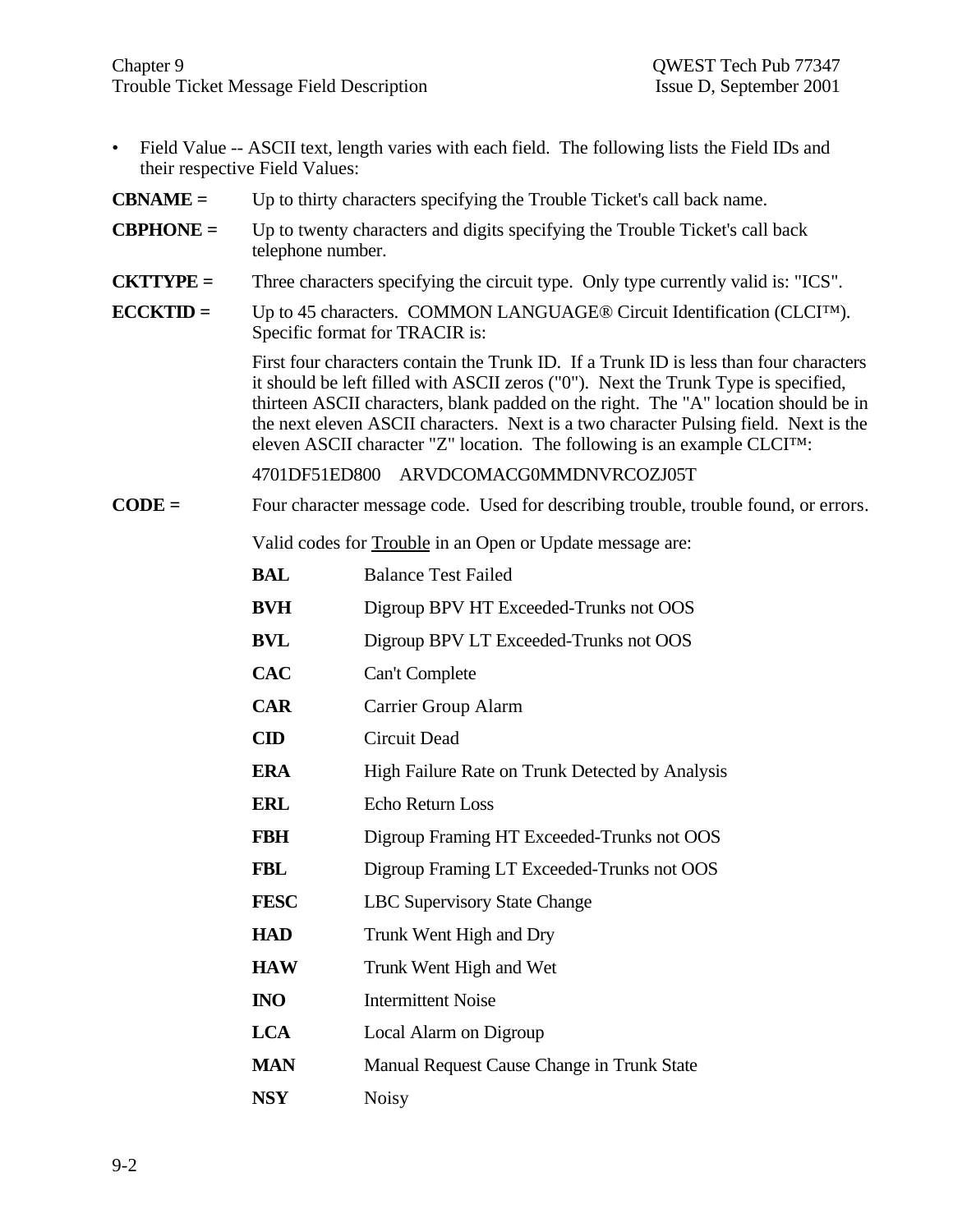| <b>NWK</b>        | No Wink                                                      |
|-------------------|--------------------------------------------------------------|
| OFH               | Digroup OOF HT Exceeded-Trunks not OOS                       |
| OFL               | Digroup OOF LT Exceeded-Trunks not OOS                       |
| Q1CM              | Q1 Maintenance Limit Exceeded - C-Message                    |
| Q1CN              | Q1 Maintenance Limit Exceeded - C-Notch                      |
| Q1GS              | Q1 Maintenance Limit Exceeded - Gain Slope                   |
| Q1LS              | Q1 Maintenance Limit Exceeded - Loss                         |
| Q2CM              | Q2 Immediate Action Limit Exceeded - C-Message               |
| Q2CN              | Q2 Immediate Action Limit Exceeded - C-Notch                 |
| Q <sub>2</sub> GS | Q2 Immediate Action Limit Exceeded - Gain Slope              |
| Q2LS              | Q2 Immediate Action Limit Exceeded - Loss                    |
| <b>RMA</b>        | Remote Alarm on Digroup                                      |
| <b>RPF</b>        | Software Carrier Group Alarm Receive Path Failure            |
| <b>SDW</b>        | <b>System Down</b>                                           |
| <b>SLH</b>        | Digroup Slip HT Exceeded-Trunks not OOS                      |
| <b>SLL</b>        | Digroup Slip LT Exceeded-Trunks not OOS                      |
| <b>TPF</b>        | Software Carrier Group Alarm Transmit Path Failure           |
| <b>TRBL</b>       | <b>Unspecified Trouble</b>                                   |
| <b>UNK</b>        | <b>Unknown Reason</b>                                        |
|                   | Valid codes for <b>Trouble Found</b> in a Close message are: |
| <b>CWT</b>        | <b>Cleared While Testing</b>                                 |
| <b>EQF</b>        | Equipment Failure-QWEST Communications International Inc.    |
| <b>EQN</b>        | Equipment Failure-IC                                         |
| <b>FAN</b>        | <b>Analog Facility Problem</b>                               |
| <b>FDI</b>        | <b>Digital Facility Problem</b>                              |
| <b>MKG</b>        | Make Good                                                    |
| <b>NTF</b>        | No Trouble Found                                             |
| <b>OTH</b>        | Other-See Message                                            |
| <b>RCU</b>        | <b>Replaced Channel Unit</b>                                 |
| <b>RTU</b>        | <b>Replaced Trunk Unit</b>                                   |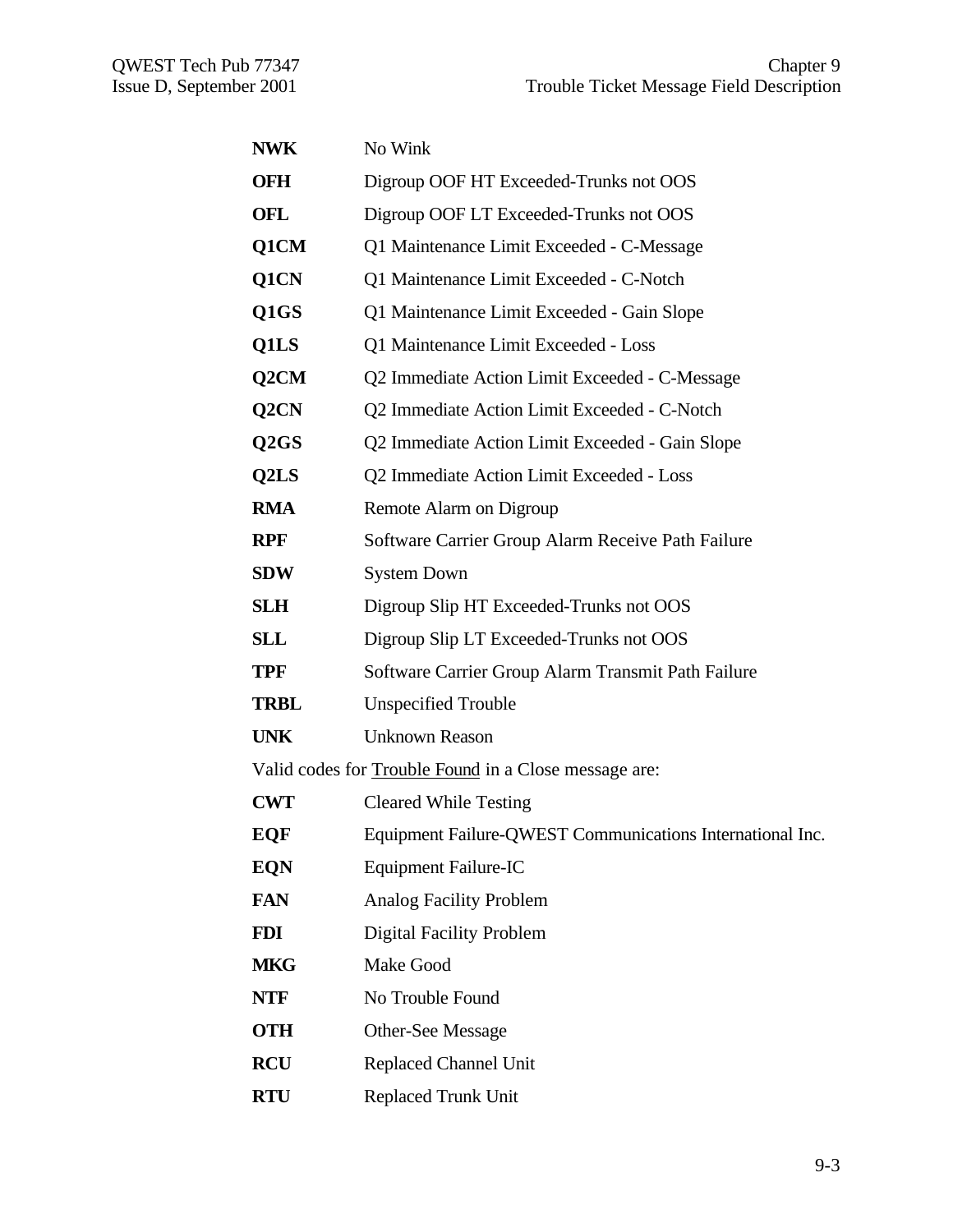|                           | <b>TFF</b> | T1 Facility Failure                                                                                                                                                      |
|---------------------------|------------|--------------------------------------------------------------------------------------------------------------------------------------------------------------------------|
|                           | <b>TOK</b> | Test OK                                                                                                                                                                  |
|                           | <b>TUP</b> | Circuit Turned Up                                                                                                                                                        |
|                           |            | Valid codes for <b>Errors</b> in an Error message are:                                                                                                                   |
|                           | <b>ASD</b> | <b>Access to Service Denied</b>                                                                                                                                          |
|                           | <b>CAO</b> | <b>Ticket Previously Open for Circuit</b>                                                                                                                                |
|                           | <b>DBC</b> | Database Corrupt                                                                                                                                                         |
|                           | <b>FOR</b> | <b>Message Format Error</b>                                                                                                                                              |
|                           | <b>IFV</b> | <b>Invalid Field Value</b>                                                                                                                                               |
|                           | ID         | <b>Invalid Circuit ID</b>                                                                                                                                                |
|                           | <b>IMR</b> | <b>Incomplete Message Received</b>                                                                                                                                       |
|                           | <b>ITT</b> | <b>Invalid Trouble Ticket Number</b>                                                                                                                                     |
|                           | <b>NSC</b> | No Such Command/Message                                                                                                                                                  |
|                           | <b>NTN</b> | <b>Nonexistent Ticket Number</b>                                                                                                                                         |
|                           | <b>OTH</b> | Other Error - See Message                                                                                                                                                |
|                           | <b>TAC</b> | <b>Ticket Already Closed</b>                                                                                                                                             |
|                           | <b>TAO</b> | <b>Ticket Already Open</b>                                                                                                                                               |
|                           | <b>TIC</b> | <b>Ticket is Closed</b>                                                                                                                                                  |
|                           | <b>TIO</b> | Ticket is Open                                                                                                                                                           |
|                           | <b>TIP</b> | <b>Ticket is Pending Closure</b>                                                                                                                                         |
|                           | <b>TRA</b> | <b>TRACIR System Error</b>                                                                                                                                               |
|                           | <b>TTN</b> | <b>Trouble Ticket Not Open</b>                                                                                                                                           |
| <b>PRIORITY =</b>         |            | One ASCII digit specifying the message priority. Valid priorities are: 1-5, with one<br>being the highest and five the lowest.                                           |
| <b>TRBLTYPE =</b>         |            | Trouble type indicator. Valid codes are: 'F', 'T', 'C', 'A' or 'P'; for Facility Problem,<br>Trunk Problem, Chronic Trouble, Test Access, or Provisioning, respectively. |
| $\bf{A} \bf{U} \bf{TH} =$ | specific.  | Up to 30 characters of an authorization number to be used for overtime work. IC                                                                                          |
| $00S =$                   |            | One character specifying if the circuit is currently Out of Service. Valid codes are<br>"I" (In Service), or "O" for (Out of Service).                                   |
| <b>ICTKT =</b>            |            | IC trouble reference number. Twenty characters maximum.                                                                                                                  |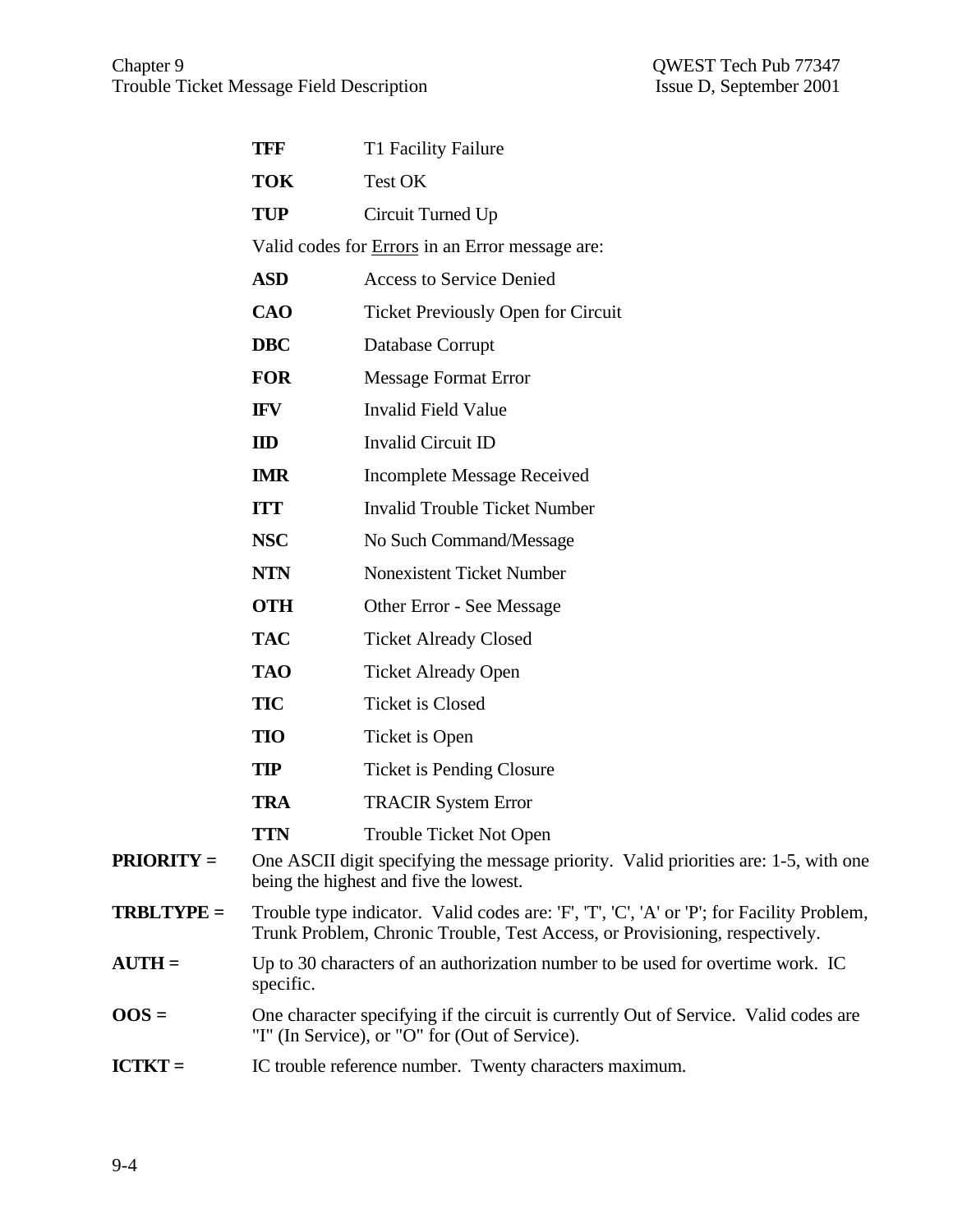| $TGID =$          | Up to 15 characters. This field contains the Trunk Group Access Code and Circuit<br>Level Access Code values. The Group Access Code is sometimes referred to as the<br>"2-6" code. The Group Access Code should be left justified in the field if the<br>Circuit Access Code is not present. The codes are a sequence of alpha and numeric<br>characters. The typical format sequence for message trunks is aannnnnmMaanaan. |
|-------------------|------------------------------------------------------------------------------------------------------------------------------------------------------------------------------------------------------------------------------------------------------------------------------------------------------------------------------------------------------------------------------------------------------------------------------|
|                   | Example: AE021119MNS5SN6                                                                                                                                                                                                                                                                                                                                                                                                     |
| $FACD =$          | Up to 45 characters COMMON LANGUAGE® Facility Identification (CLFI <sup>TM</sup> ).<br>Field may contain the facility identification number when reporting troubles, which<br>relate to a facility problem.                                                                                                                                                                                                                  |
|                   | General format for TRACIR is:                                                                                                                                                                                                                                                                                                                                                                                                |
|                   | A five-character facility designation followed by six characters identifying the<br>facility type. The "A" location should be in the next eleven ASCII characters. Last<br>is the eleven ASCII character "Z" location. All fields should be blank padded on<br>the right. The following is an example $CLFI^{TM}$ :                                                                                                          |
|                   | 101 T1 ALBQNMMAW22ALBQNMSMCGO                                                                                                                                                                                                                                                                                                                                                                                                |
| $SS7ID =$         | Signaling System 7 circuit ID composed of a 5-digit Trunk Circuit Identification<br>Code (TCIC) followed by an eleven ASCII character USW "A" location and an<br>eleven character IC "Z" location. Fields are left justified. The TCIC field should<br>be left filled with ASCII zeros ("0").                                                                                                                                |
| $MESSAGE =$       | Text used to further clarify a problem or trouble found. One to 240 characters.                                                                                                                                                                                                                                                                                                                                              |
| $STATUS =$        | One character specifying the current status of a Trouble Ticket. May contain "O<br>"(Open, "C)" (Closed), $P$ (Pending).                                                                                                                                                                                                                                                                                                     |
| $ICID =$          | Identifies an IC. Three character ACNA code.                                                                                                                                                                                                                                                                                                                                                                                 |
| $USERID =$        | Up to twelve characters identifying a user/location of an IC.                                                                                                                                                                                                                                                                                                                                                                |
| <b>PASSWORD =</b> | IC password. Eight characters.                                                                                                                                                                                                                                                                                                                                                                                               |
| $NEWPASSW =$      | New IC password. Eight characters.                                                                                                                                                                                                                                                                                                                                                                                           |
| $DIALBACK =$      | IC dial-back number. Ten digits.                                                                                                                                                                                                                                                                                                                                                                                             |
| $\bullet$         | Delimiter -- A field separator. A one byte field containing an ASCII Field Separator<br>(Hexadecimal 1F). Must follow any Message Field.                                                                                                                                                                                                                                                                                     |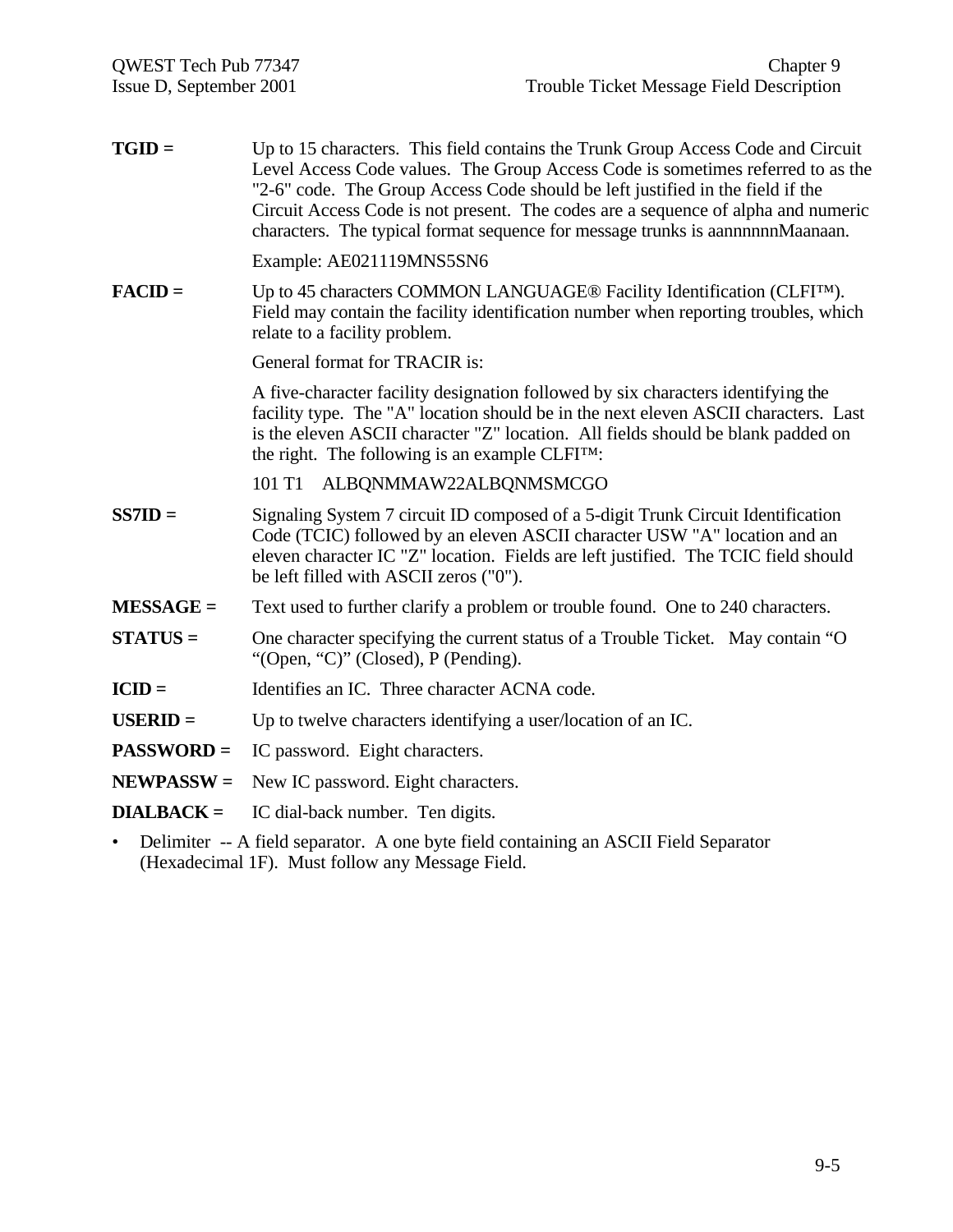| Field           | Open           | Update         | Close       | Session        | <b>Test</b> | <b>Error</b> | <b>Inquiry</b> | <b>N</b> otes |
|-----------------|----------------|----------------|-------------|----------------|-------------|--------------|----------------|---------------|
| <b>CBNAME</b>   | $\mathbf R$    | $\mathbf R$    | $\mathbf R$ |                |             | $\mathbf{O}$ | $\mathbf{O}$   | $\mathbf R$   |
| <b>CBPHONE</b>  | $\mathbf R$    | $\mathbf R$    | $\mathbf R$ |                |             | $\mathbf{O}$ | $\mathbf O$    | $\mathbf R$   |
| <b>CKTTYPE</b>  | $\mathbf{R}$   |                |             |                |             |              |                |               |
| <b>ECCKTID</b>  | $\mathbf R$    |                |             |                |             |              |                |               |
| <b>CODE</b>     | $\mathbf R$    | $\mathbf O$    | $\mathbf R$ |                |             | $\mathbf R$  |                |               |
| <b>PRIORITY</b> | $\mathbf R$    | $\mathbf O$    |             |                |             |              |                |               |
| <b>TRBLTYPE</b> | $\mathbf R$    | $\overline{O}$ |             |                |             |              |                |               |
| <b>AUTH</b>     | $\mathbf{A}$   | $\mathbf{A}$   |             |                |             |              |                |               |
| <b>OOS</b>      | $\mathbf R$    | $\mathbf{O}$   |             |                |             |              |                |               |
| <b>ICTKT</b>    | $\mathbf{O}$   | $\mathbf O$    | $\mathbf O$ |                |             |              |                |               |
| <b>TGID</b>     | $\overline{O}$ | $\overline{O}$ |             |                |             |              |                |               |
| <b>FACID</b>    | $\mathbf O$    | $\mathbf{O}$   |             |                |             |              |                |               |
| SS7ID           | $\overline{O}$ | $\mathbf{O}$   | $\mathbf O$ |                |             |              |                |               |
| <b>MESSAGE</b>  | $\overline{O}$ | $\mathbf O$    | $\mathbf O$ |                |             | $\mathbf{O}$ | $\mathbf O$    | $\mathbf R$   |
| <b>STATUS</b>   |                |                |             |                |             |              | $\mathbf R$    |               |
| <b>ICID</b>     |                |                |             | $\mathbf R$    |             |              |                |               |
| <b>USERID</b>   |                |                |             | $\overline{R}$ |             |              |                |               |
| <b>PASSWORD</b> |                |                |             | $\mathbf R$    |             |              |                |               |
| <b>NEWPASSW</b> |                |                |             | $\mathbf O$    |             |              |                |               |
| <b>DIALBACK</b> |                |                |             | ${\bf D}$      |             |              |                |               |

**Table 9-2** Specific Trouble Ticket Message Fields

R - Required field

O - Optional field

A - Required field if overtime is being authorized

D - Optional field if Dial-back is supported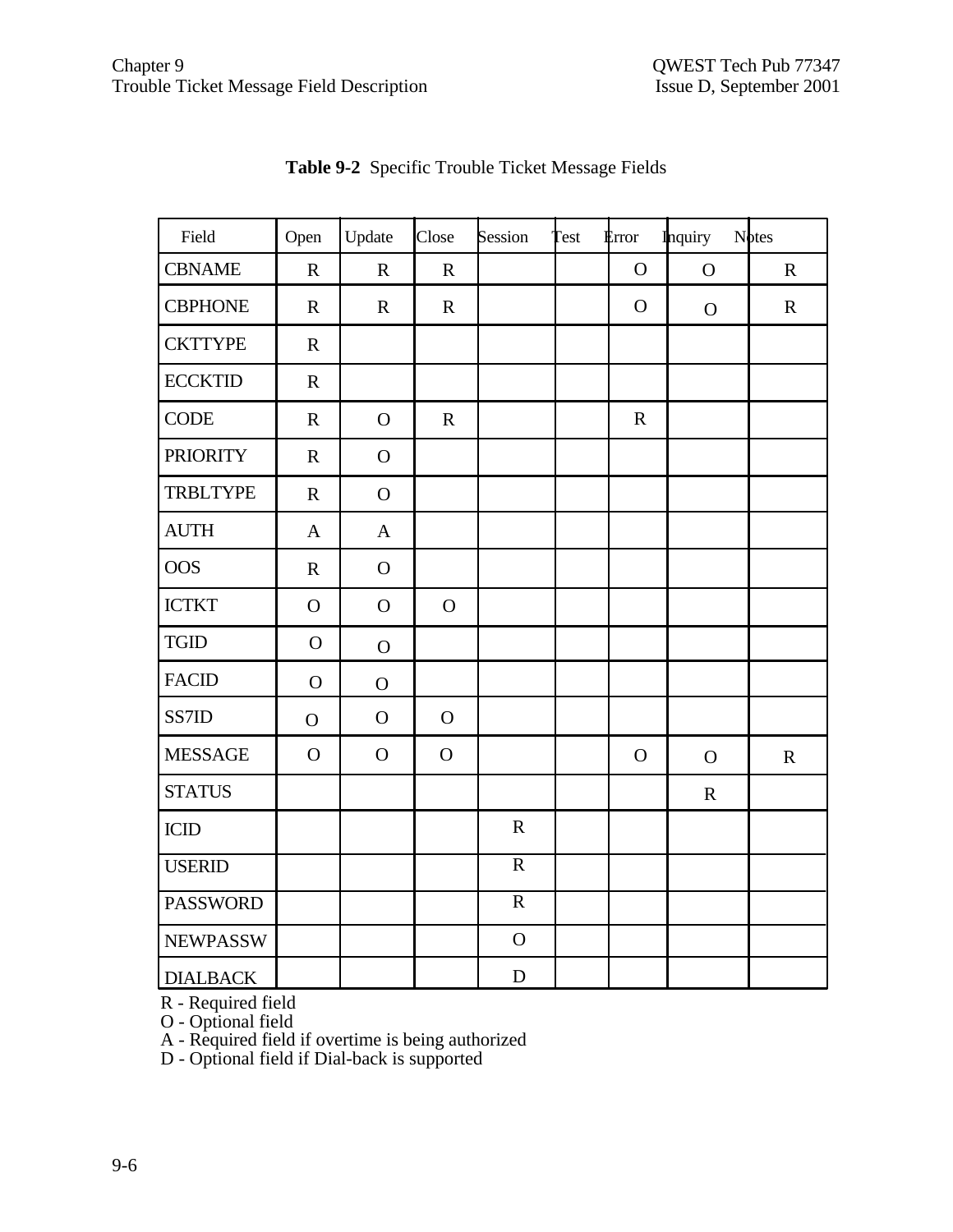| <b>Chapter and Section</b> |  |  |
|----------------------------|--|--|
|                            |  |  |
| <b>Figures</b>             |  |  |
|                            |  |  |
|                            |  |  |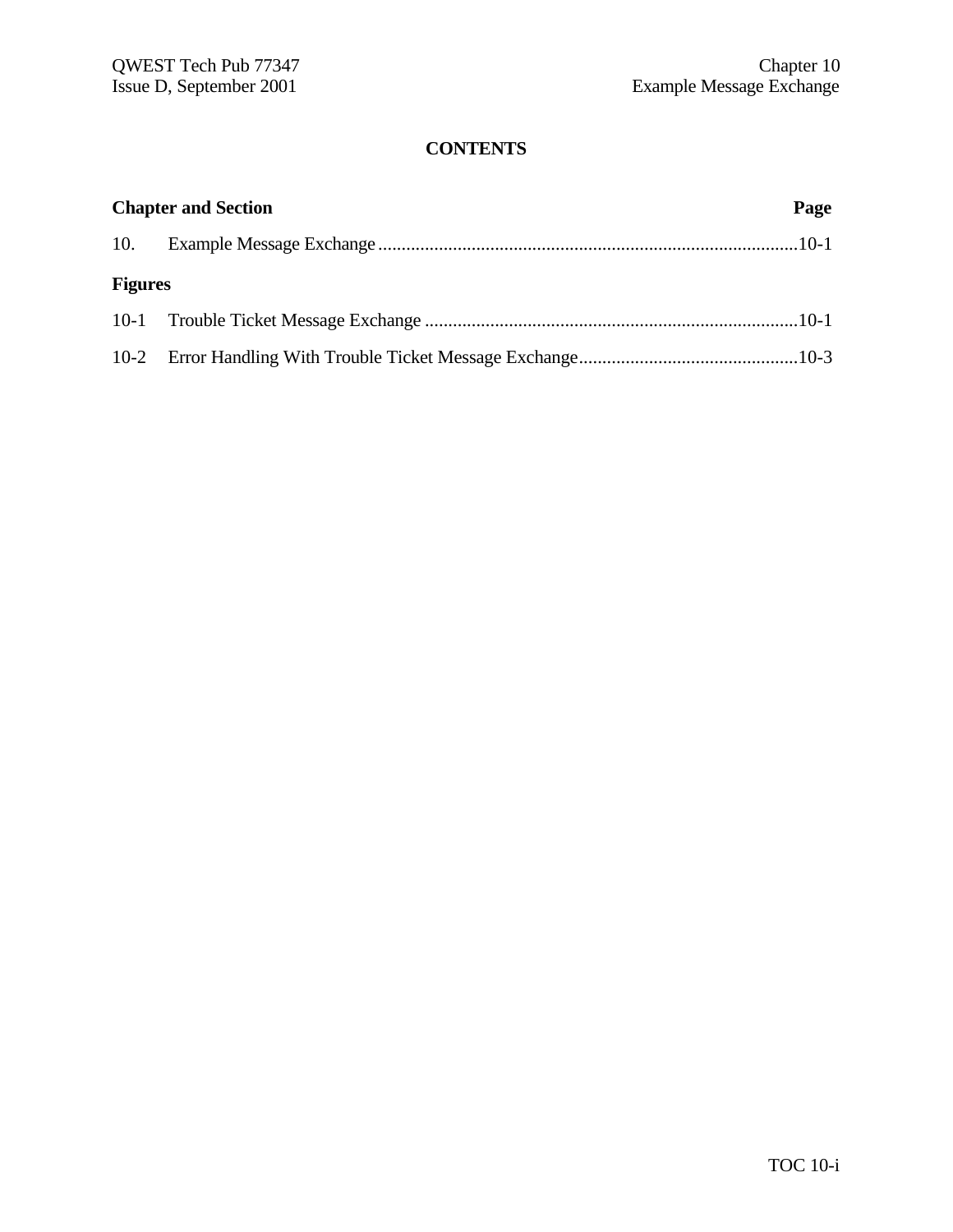#### **10. Example Message Exchange**

The following example shows messages being exchanged between an IC and QWEST Communications International Inc. to resolve a problem with a switched access circuit.



**Figure 10-1** Trouble Ticket Message Exchange

The content of the above messages could look like the following using an IC ACNA code of XYZ:

SESSION Establishment:

<SOH>XYZSWTDSES000000000000ICID=XYZ<FS> PASSWORD=!@#\$%^&\*<FS>USERID=DENVER<FS><EOT><LRC>

ACK of SESSION Establishment:

<SOH>USWSWTA<EOT><LRC>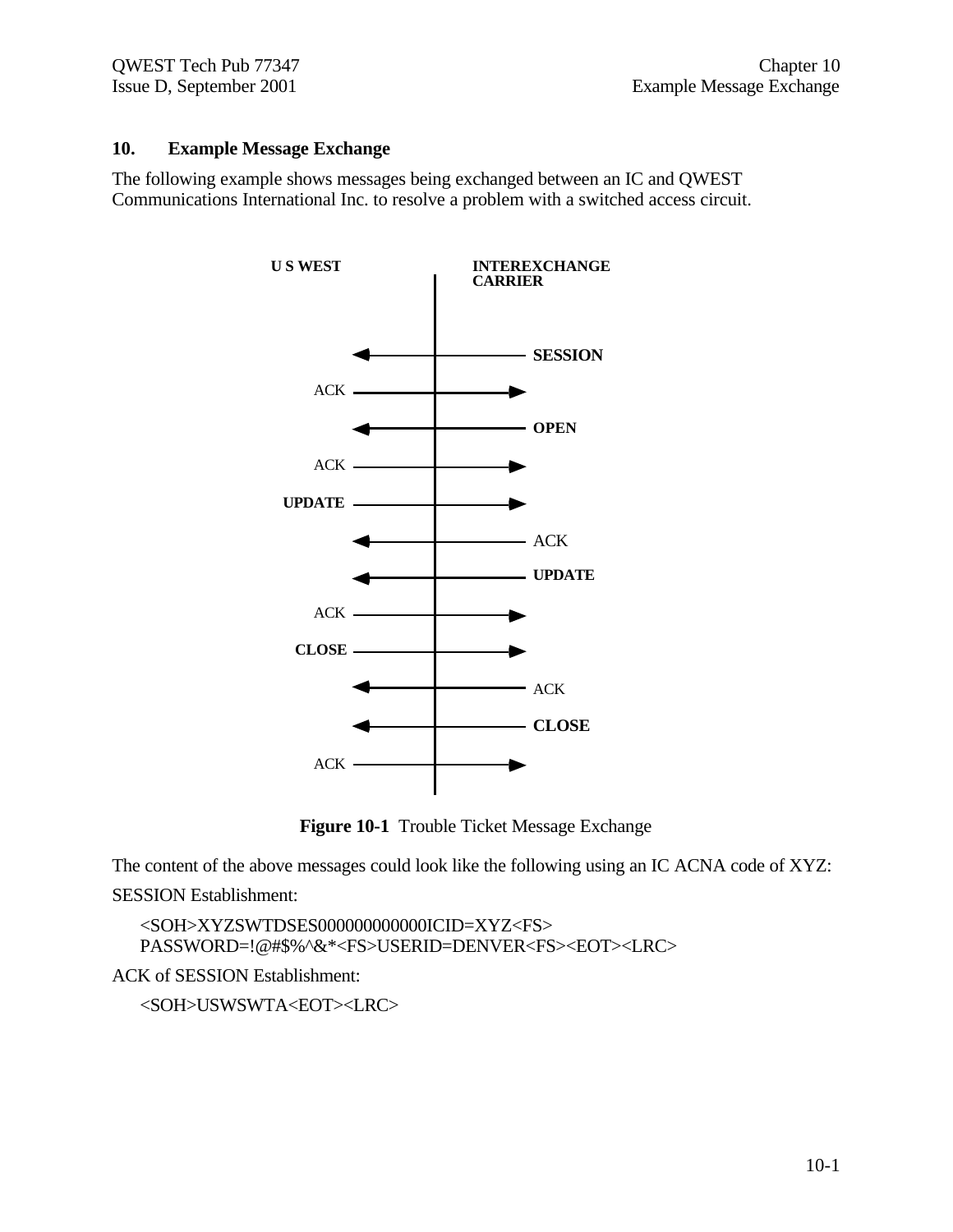IC OPEN Trouble Ticket:

```
<SOH>XYZSWTDOPNXYZ903090001CBNAME=Jim Brown<FS> CBPHONE=(303)480-
1212<FS>CKTTYPE=ICS<FS>ECCKTID=
4701DF51ED800 ARVDCOMACG0MMDNVRCOZJ05T<FS>
CODE=NWK<FS>TRBLTYPE=C<FS> OOS=O<FS>
PRIORITY=3<FS><EOT><LRC>
```
ACK of OPEN Trouble Ticket:

<SOH>USWSWTA<EOT><LRC>

QWEST's UPDATE Trouble Ticket:

<SOH>USWSWTDUPDXYZ903090001CBNAME=Jan Smith<FS> CBPHONE=3036245181<FS>MESSAGE=Can you provide additional information?<FS><EOT><LRC>

ACK of UPDATE Trouble Ticket:

<SOH>XYZSWTA<EOT><LRC>

ICs UPDATE Trouble Ticket:

<SOH>XYZSWTDUPDXYZ903090001CBNAME=Jim Brown<FS> CBPHONE=(303)480- 1212<FS>MESSAGE=Seems to be a chronic problem, comes and goes.<FS><EOT><LRC>

ACK of UPDATE Trouble Ticket:

<SOH>USWSWTA<EOT><LRC>

QWEST Communications International Inc.'s CLOSE Trouble Ticket:

<SOH>USWSWTDCLOXYZ903090001CBNAME=Jan Smith<FS> CBPHONE=3036245181<FS>CODE=RTU<FS><EOT><LRC>

ACK of CLOSE Trouble Ticket:

<SOH>XYZSWTA<EOT><LRC>

ICs CLOSE Trouble Ticket:

<SOH>XYZSWTDCLOXYZ903090001CBNAME=Jim Brown<FS> CBPHONE=(303)480- 1212<FS>CODE=EQF<EOT><LRC>

ACK of CLOSE Trouble Ticket:

<SOH>USWSWTA<EOT><LRC>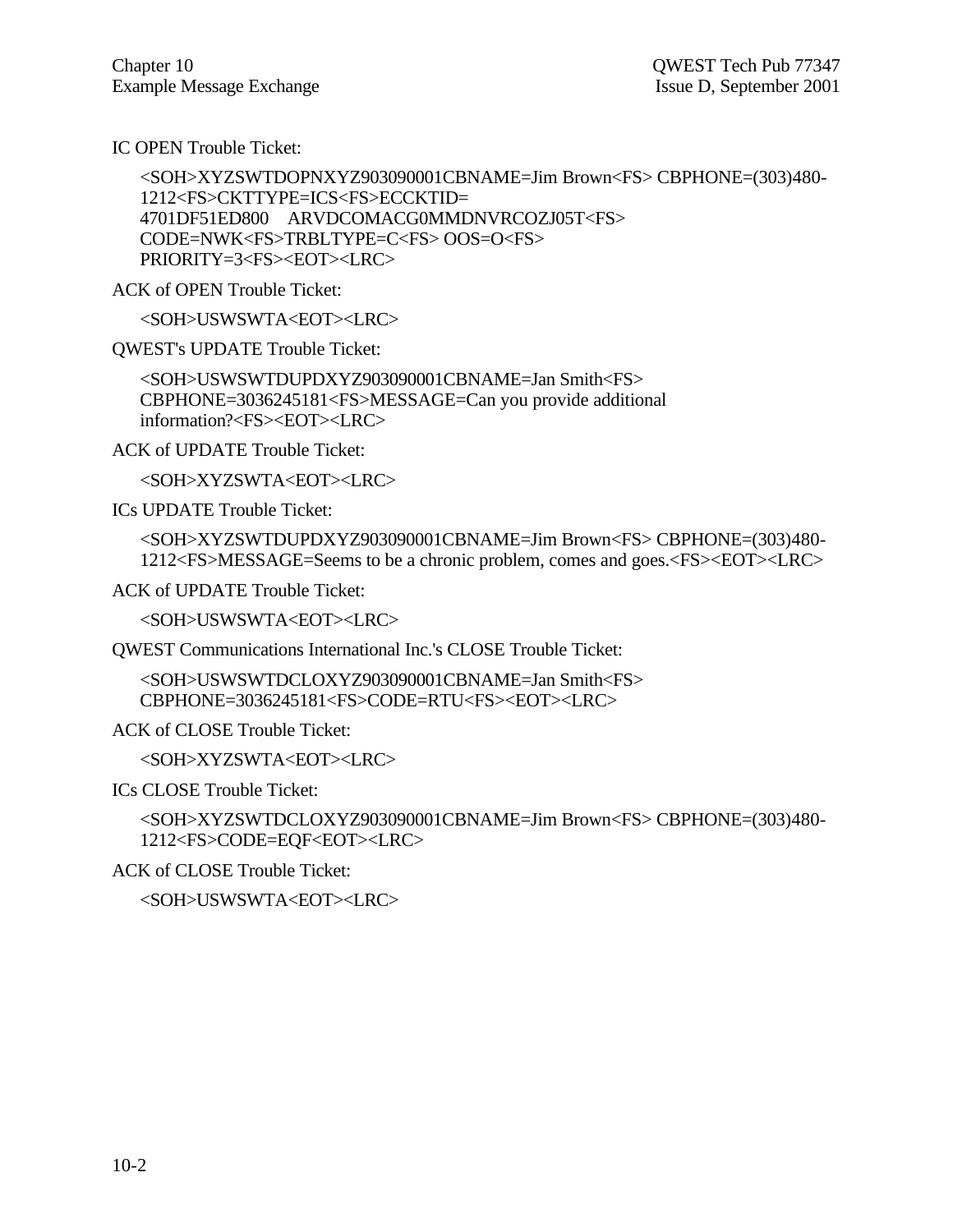

The following example shows an exchange of messages with various errors.

**Figure 10-2** Error Handling With Trouble Ticket Message Exchange

After the first Open message, a Login frame is sent back because the IC had not established a prior session with TRACIR.

The second Open was NAK'd because of an LRC error.

An Error message was sent after the fourth Open because the ticket was already open. However, Open message was ACK'd because the message had a correct checksum. Remember this is an exception reporting protocol.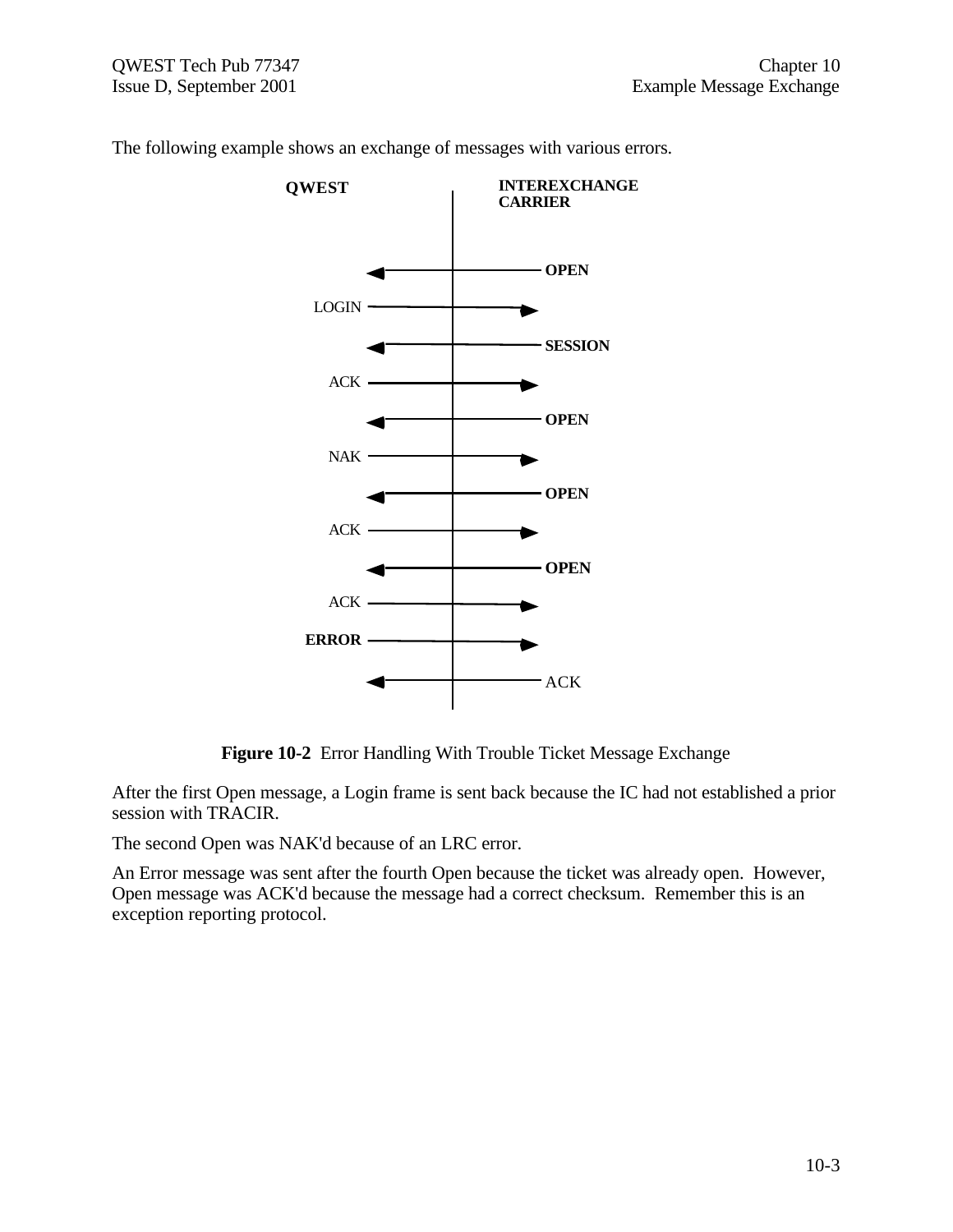| <b>Chapter and Section</b> |  |  |
|----------------------------|--|--|
| 11.                        |  |  |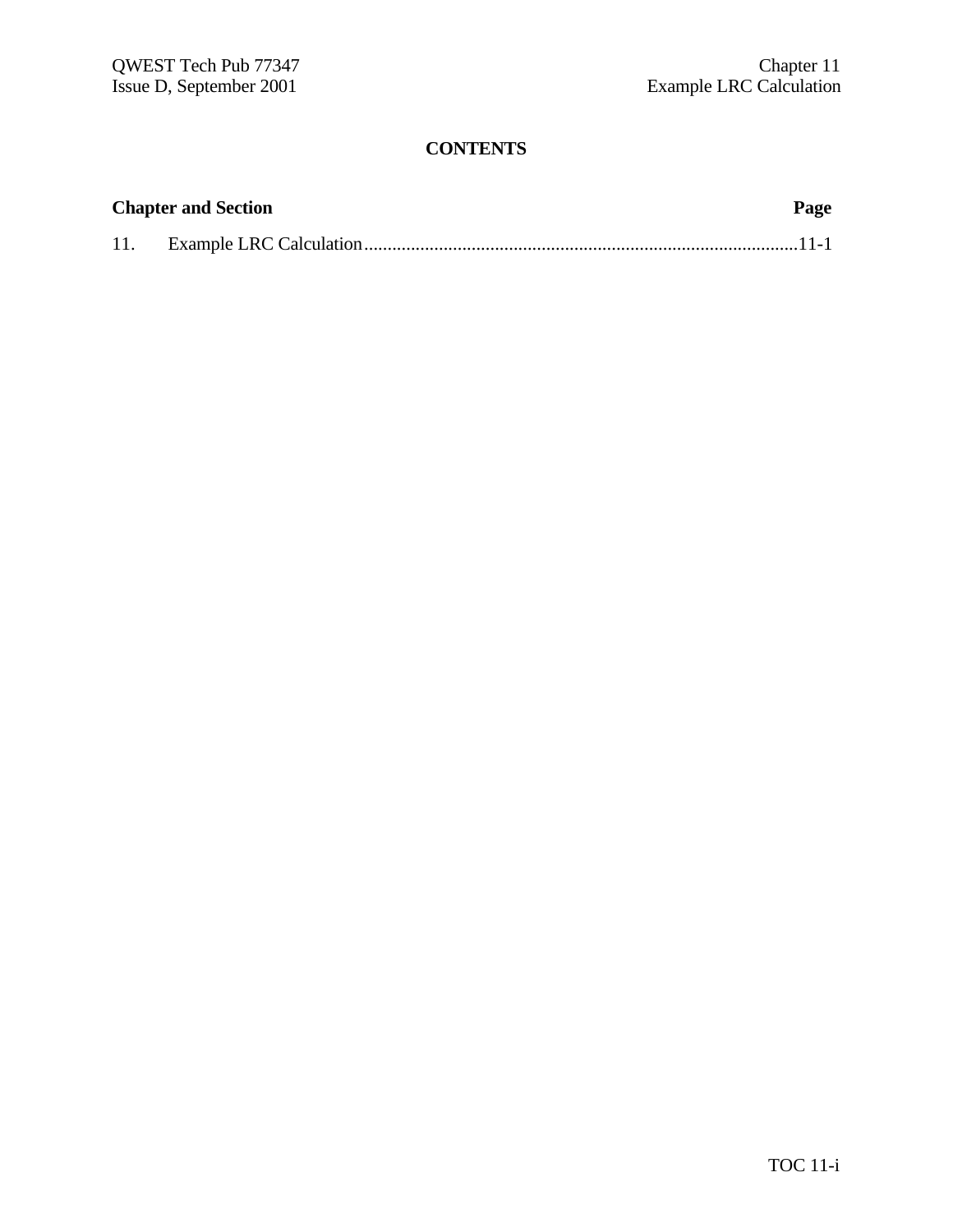#### **11. Example LRC Calculation**

The following example shows an LRC calculation of a QWEST Communications International Inc. ACK message. With the message equal to <SOH>USWSWTA<EOT><LRC>, the LRC is calculated as:

| Hexadecimal Value | <b>LRC</b> |
|-------------------|------------|
|                   | 0x00       |
| 0x01              | 0x01       |
| 0x55              | 0x54       |
| 0x53              | 0x07       |
| 0x57              | 0x50       |
| 0x53              | 0x03       |
| 0x57              | 0x54       |
| 0x54              | 0x00       |
| 0x41              | 0x41       |
| 0x04              | 0x45       |
|                   |            |

The LRC is initialized to zero. The LRC is calculated by an exclusive-or  $(^\wedge)$  of all characters in a message including the  $\langle \text{SOH} \rangle$  and  $\langle \text{EOT} \rangle$  characters. Thus, 0x00 ^ 0x01=> 0x01, 0x01 ^ 0x55 =>  $0x54$ ,  $0x54 \land 0x53 \Rightarrow 0x07$ , etc., until the final LRC value  $(0x45)$  is reached.

The LRC is transmitted as two hexadecimal characters '00-FF'. This is accomplished by taking the high order nibble of the LRC calculation and adding it to an ASCII '0' (hexadecimal 30). If the result is greater than an ASCII '9', add seven so the result will be a hexadecimal character '0'-'9', or 'A'-'F'. The second character uses the same algorithm on the low order nibble of the LRC calculation.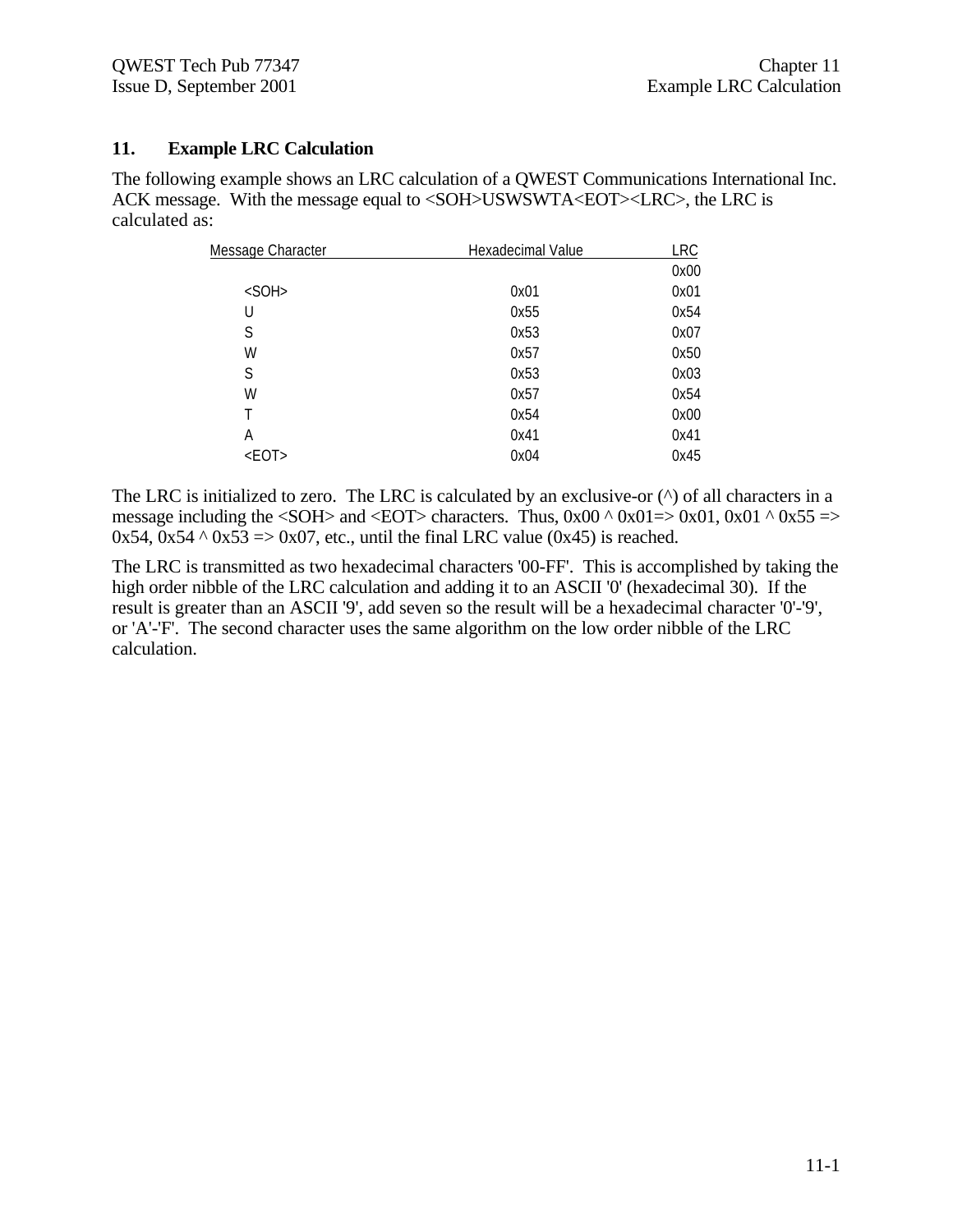|     | <b>Chapter and Section</b> | Page |
|-----|----------------------------|------|
| 12. |                            |      |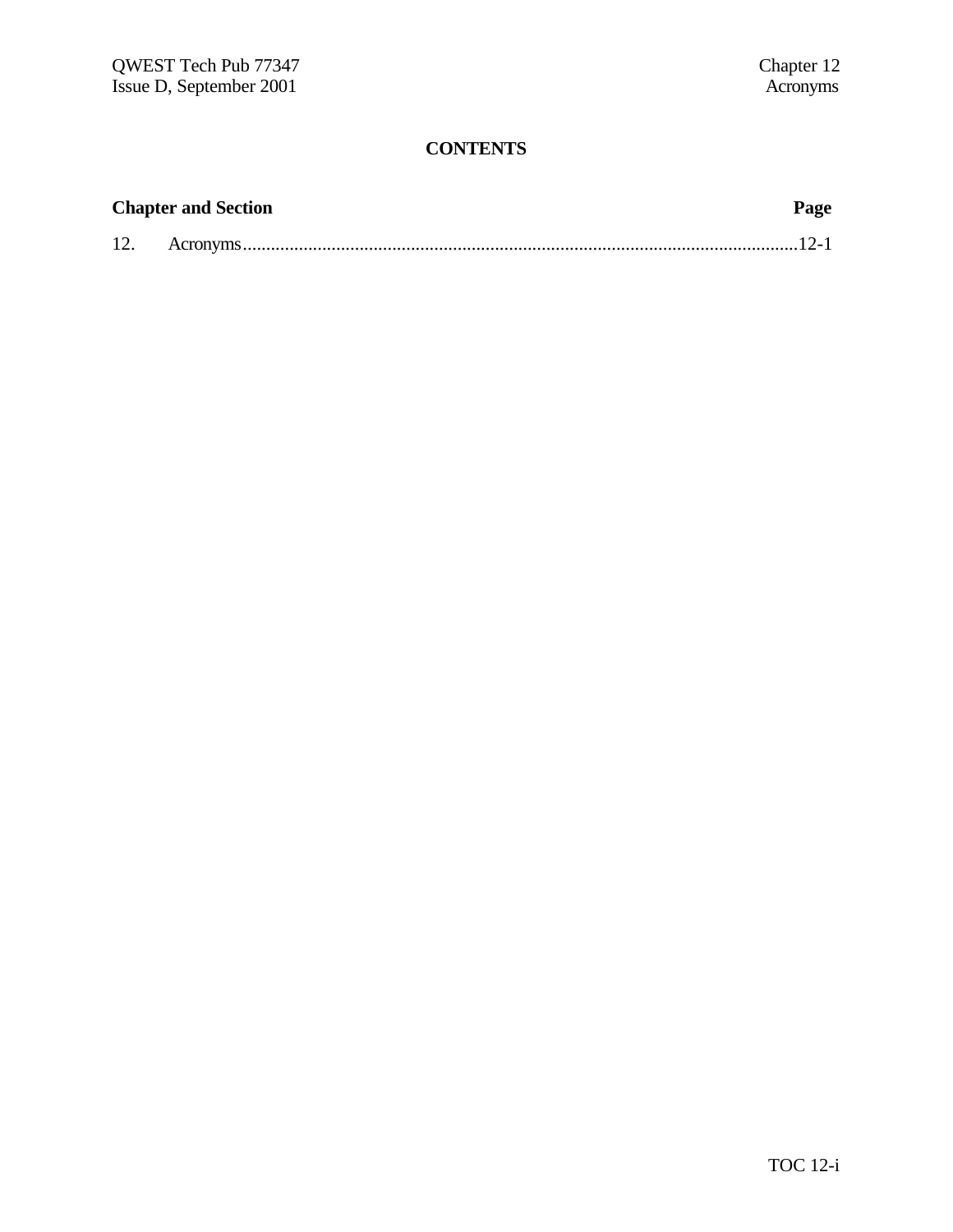# **12. Acronyms**

| <b>ACK</b>    | Acknowledgement                                    |
|---------------|----------------------------------------------------|
| <b>ACNA</b>   | <b>Access Customer Name Abbreviation</b>           |
| AP            | <b>Application Process</b>                         |
| <b>ASCII</b>  | American Standard Code For Information Interchange |
| <b>CLCITM</b> | <b>COMMON LANGUAGE® Circuit Identification</b>     |
| <b>CLFITM</b> | <b>COMMON LANGUAGE® Facility Identification</b>    |
| <b>CPE</b>    | <b>Customer Provided Equipment</b>                 |
| <b>CSU</b>    | <b>Customer Service Unit</b>                       |
| <b>DDD</b>    | <b>Direct Distance Dialing</b>                     |
| <b>DSU</b>    | Digital Service Unit                               |
| <b>EOT</b>    | <b>End of Transmission</b>                         |
| ID            | Identification                                     |
| IC            | <b>Interexchange Carrier</b>                       |
| <b>LRC</b>    | <b>Longitudinal Redundancy Check</b>               |
| <b>NAK</b>    | Non-acknowledgement                                |
| PAD           | Packet Assembler Disassembler                      |
| PC            | <b>Personal Computer</b>                           |
| <b>SOH</b>    | <b>Start of Header</b>                             |
| <b>SVC</b>    | <b>Switched Virtual Circuit</b>                    |
| <b>TCIC</b>   | <b>Trunk Circuit Identification Code</b>           |
| <b>TRACIR</b> | <b>Trouble Referral of Access CIRcuits</b>         |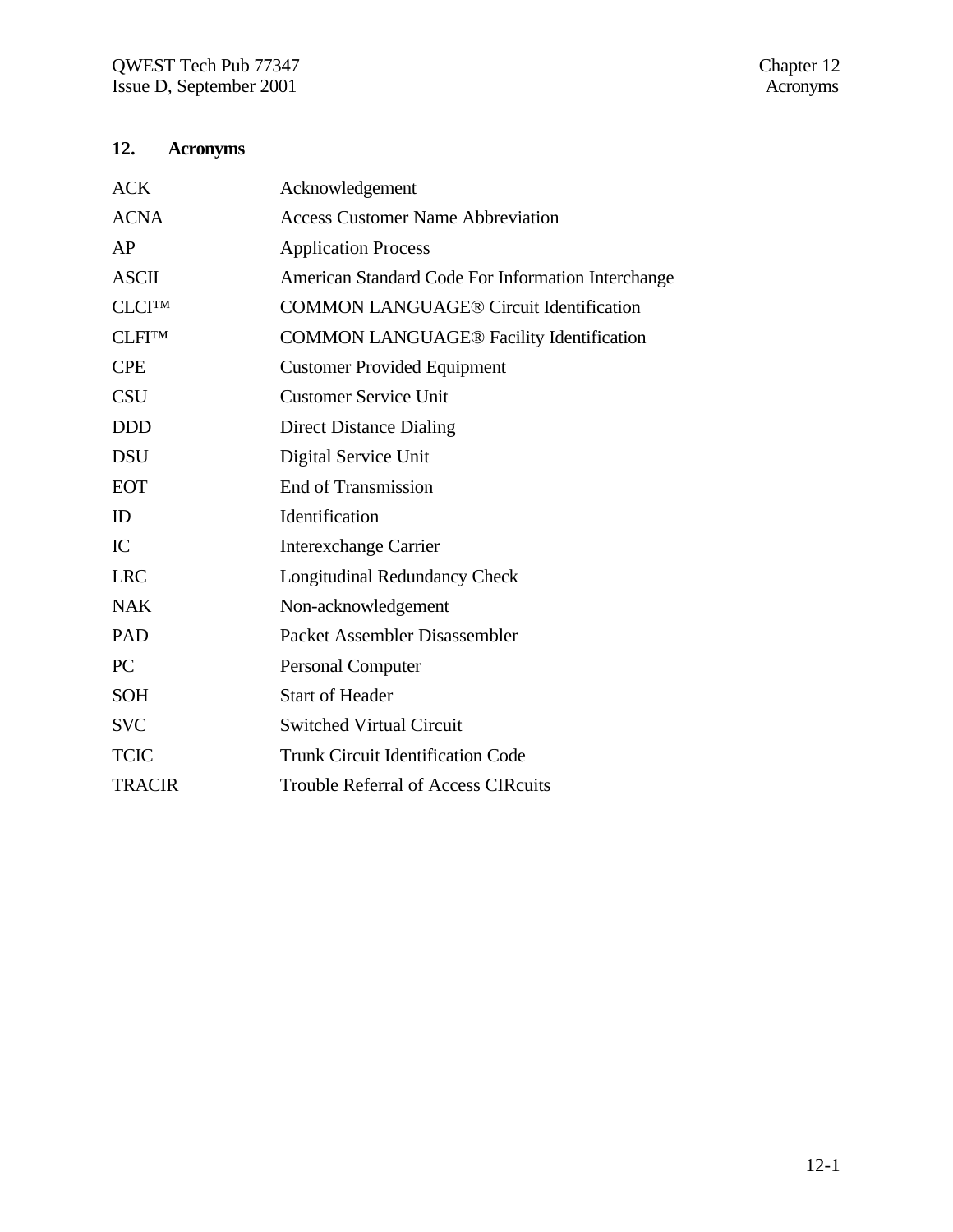## **Chapter and Section Page**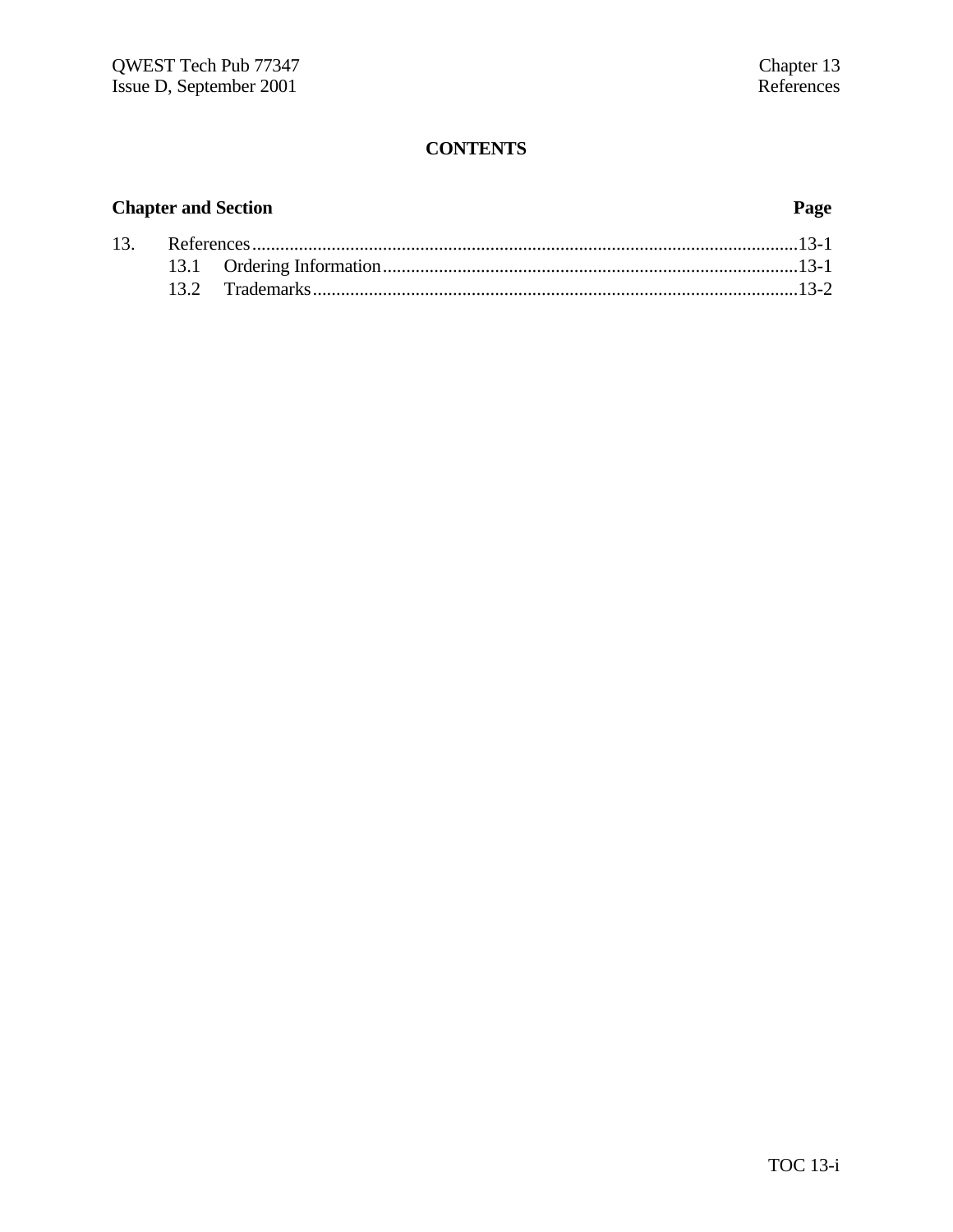#### **13. References**

#### **13.1 Ordering Information**

All documents are subject to change and their citation in this document reflects the most current information available at the time of printing. Readers are advised to check status and availability of all documents.

All documents are subject to change and their citation in this document reflects the most current information available at the time of printing. Readers are advised to check status and availability of all documents.

Those who are not QWEST employees may order;

American National Standards Institute (ANSI) documents from:

American National Standards Institute Attn: Customer Service 11 West 42nd Street New York, NY 10036 Phone: (212) 642-4900 Fax: (212) 302-1286

ANSI has a catalog available which describes their publications.

Telcordia documents from:

Telcordia Customer Relations 8 Corporate Place, PYA 3A-184 Piscataway, NJ 08854-4156 Fax: (908) 336-2559 Phone: (800) 521-CORE (2673) (U.S. and Canada) Phone: (908) 699-5800 (Others) Web: www.telcordia.com

QWEST Technical Publications from:

http://www/qwest.com/techpub

Employees of QWEST Communications International Inc. may order publications by submitting form RG 31-0033 to:

> Central Distribution Center (CDC) 1005 17th St., S-30 Denver, CO 80202 Phone: (303) 896-9446 Fax: (303) 965-8652

Most QWEST publications are available to QWEST employees on the company network (E\*MEDIA). Call the (303) 624-4796 or email: emedia@qwest.com for further information.